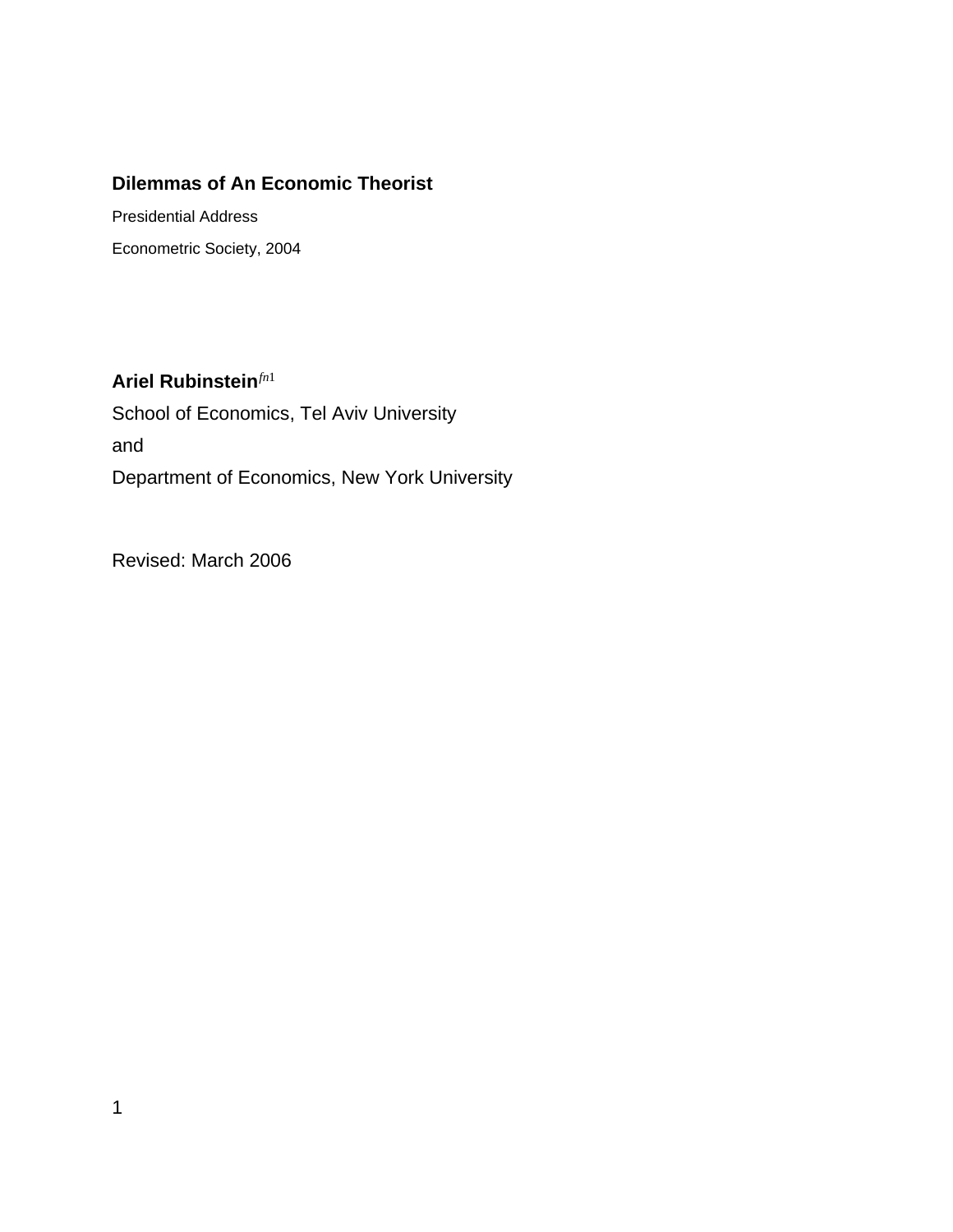## **Abstract**

What on earth are economic theorists like me trying to accomplish?

The paper discusses four dilemmas encountered by an economic theorist:

*The dilemma of absurd conclusions*: Should we abandon a model if it produces absurd conclusions or should we regard a model as a very limited set of assumptions which will inevitably fail in some contexts?

*The dilemma of responding to evidence*: Should our models be judged according to experimental results?

*The dilemma of model-less regularities*: Should models provide the hypothesis for testing or are they simply exercises in logic which have no use in identifying regularities?

*The dilemma of relevance*: Do we have the right to offer advice or to make statements which are intended to influence the real world?

JEL Codes: A11, A20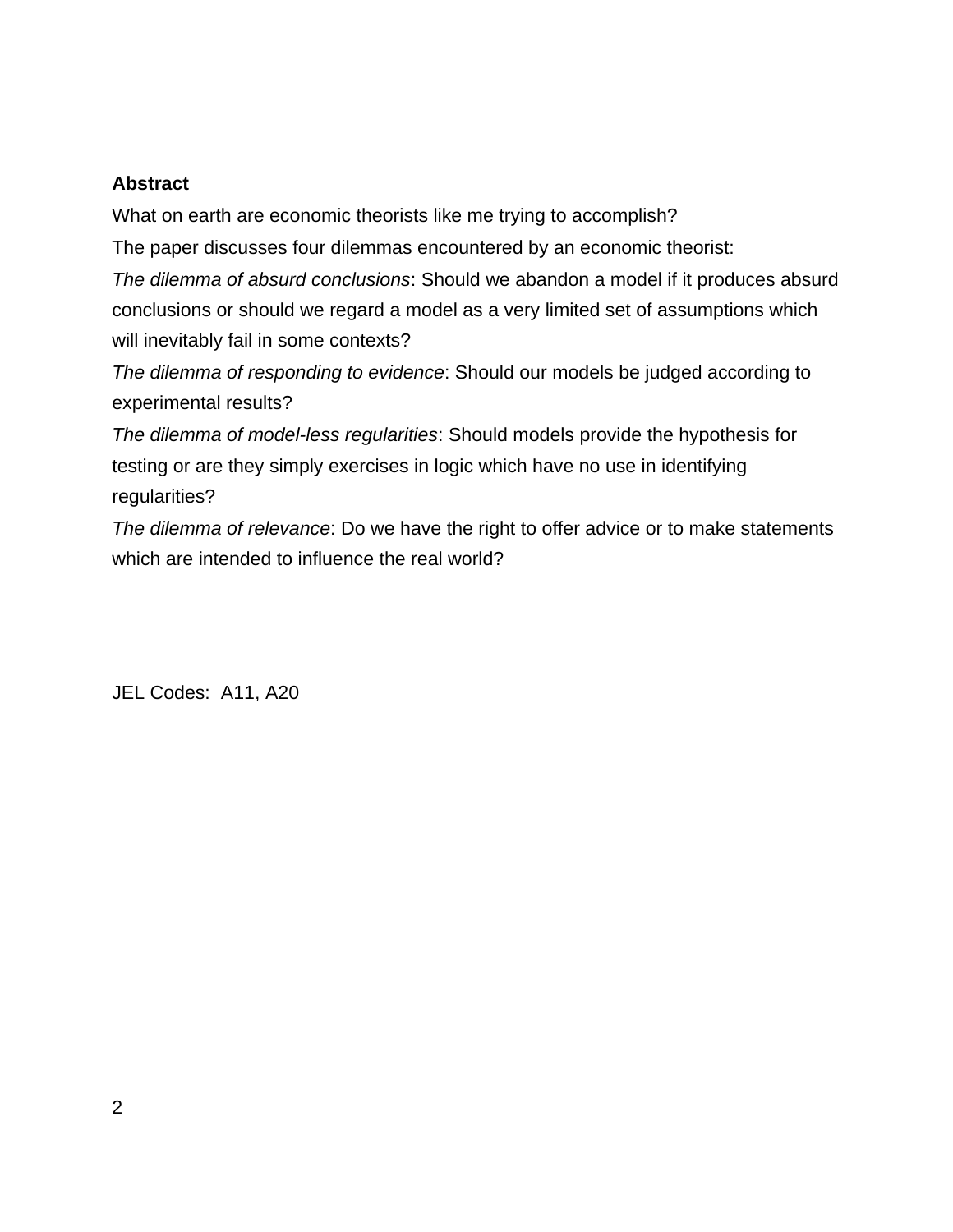### 1. **An economic theorist's motivation**

I could say that this talk will be about some of the research I have been involved in over the past few years. I could also say that it will express my dilemmas over the efficacy of economic theory with the realization that my views constitute an inseparable part of who I am. I could even say that my comments may be interpreted as "an outpouring from a therapist's couch", as the referee described them. However, underlying this paper is one major question which I ask myself obsessively: What on earth am I doing? What are we trying to accomplish as economic theorists? We essentially play with toys called "models". We have the luxury of remaining children over the course of our entire professional lives and we are even well paid for it. We get to call ourselves economists and the public naively thinks that we are improving the economy's performance, increasing the rate of growth or preventing economic catastrophes. Of course, we can justify this image by repeating some of the same fancy sounding slogans we use in our grant proposals. But do we ourselves believe in those slogans?

I recall a conference I attended in Lumini, France in the summer of 1981 which was attended by the giants of the game theory profession. They were standing around in a beautiful garden waiting for dinner after a long day of sessions. Some of us, the more junior game theoreticians, were standing off to the side eavesdropping on their conversation. They loudly discussed the relevance of game theory and one of them suggested that we are just "making a living". I think he merely intended to be provocative but nonetheless his response traumatized me. Are we no more than "economic agents" maximizing our utility? Are we members of an unproductive occupation which only appears to others to be useful?

Personally, I did not fulfill any childhood fantasy by becoming a professor. It was never my dream to become an economist. Frankly, I respect philosophers, teachers, writers and nurses more than I do economists. I don't care about stock market prices and I'm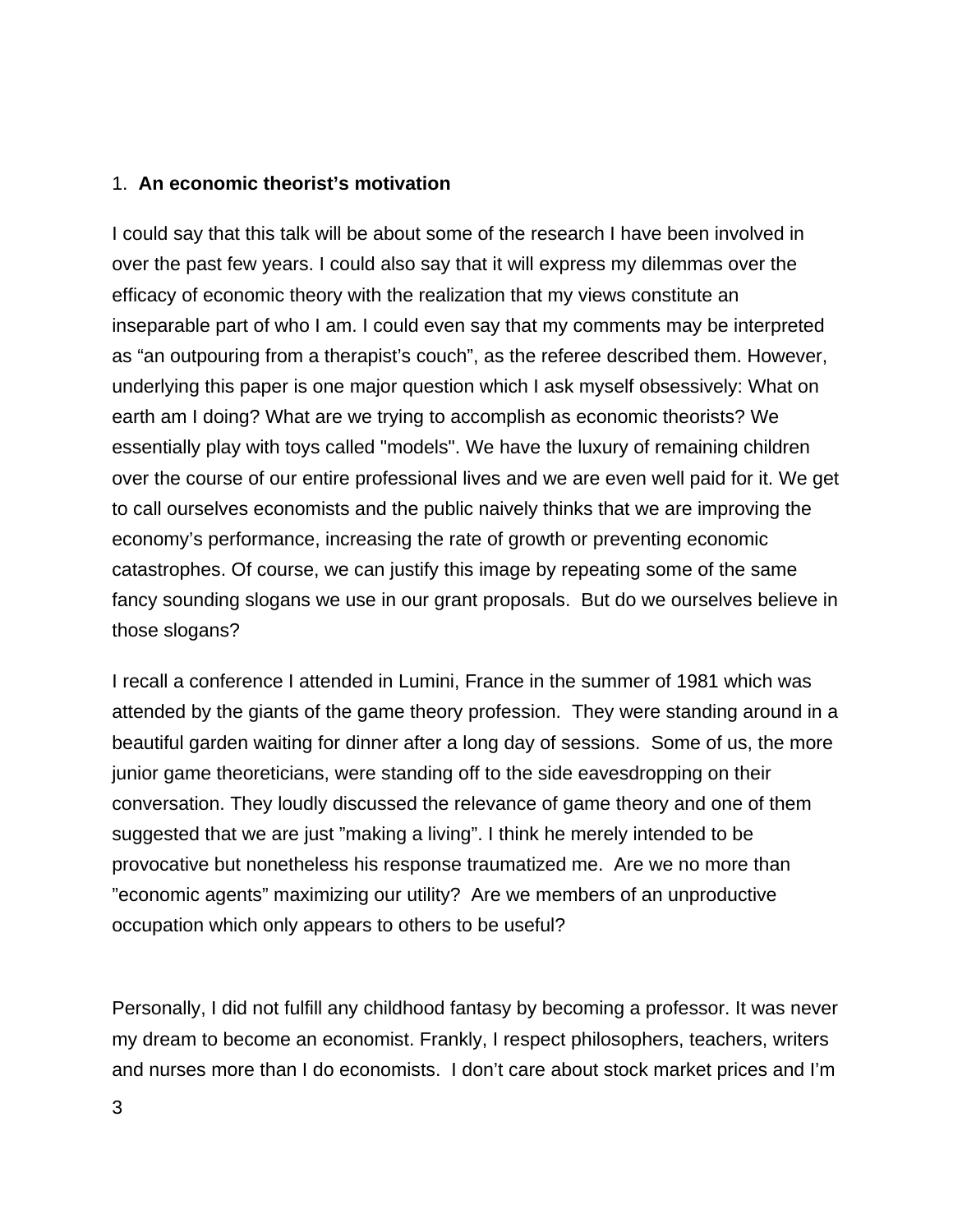not sure I know what "equities" are. I am reluctant to give policy advice to the government and I am not happy with the idea that I may be acting in the interest of fanatic profit maximizers. Fortunately, people seldom ask me what I do. I was once asked for advice about real estate. My honest answer - that I didn't have the slightest idea about real estate - was viewed as arrogant. Perhaps I am a proud skeptic. Nevertheless, after many years in the profession, I still get excited when formal abstract models are successfully constructed and meaning emerges from the manipulation of symbols. It is moving when I observe that same excitement in students' faces. Thus, my greatest dilemma is between my attraction to economic theory on the one hand and my doubts about its relevance on the other.

In this lecture I will try to decompose this basic dilemma into four parts:

*The dilemma of absurd conclusions*: Should we abandon a model if it produces absurd conclusions or should we regard it as a very limited set of assumptions which will inevitably fail in some contexts?

*The dilemma of responding to reality*: Should our models be judged according to experimental results?

*The dilemma of model-less regularities:* Should models provide the hypothesis for testing or are they simply exercises in logic which have no use in identifying regularities?

*The dilemma of relevance*: Do we have the right to offer advice or to make statements which are intended to influence the real world?

Many economists are aware of these dilemmas in one form or another. Nevertheless, I hope that bringing them together and linking them to recent research will have some impact.

### 2. **The Dilemma of Absurd Conclusions**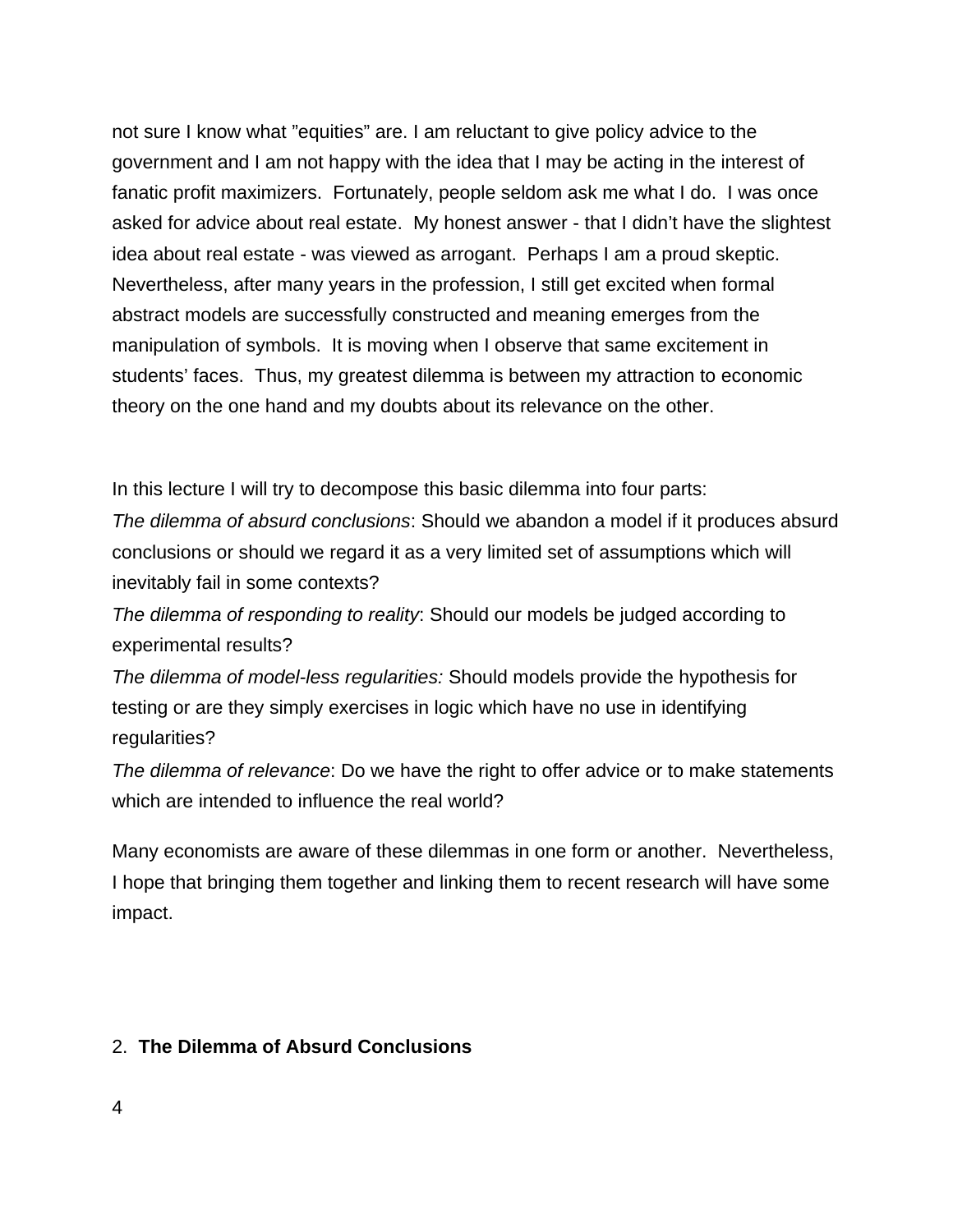Formal models have a number of functions. Sometimes they are simply used as a tool to paint a clear picture of what we wish to express. As economic theorists, we use formal models to produce conclusions. Should we be concerned by an absurd conclusion reached from sound assumptions as we would be by a contradiction in a mathematical model? Does an absurd conclusion require us to abandon an economic model?

#### *Adam in the Garden of Eden*

Consider Adam in the Garden of Eden who is taking a crash course*fn*<sup>2</sup> in life. He is endowed with a certain stream of apples that he can pick from the trees in the garden. Each period he chooses whether or not to pick the apples available that day; however, once he picks the apples he has to eat them right away. In other words, he cannot store apples from one day to the next.

Adam was created rational and he is aware of the fact that a rational decision maker has to first identify what a final consequence is.*fn*<sup>3</sup> Adam adopts the standard economic view that a final consequence is a list of quantities of apples to be consumed on each day. Thus, for example, the sequence which describes eating one apple on April 13th, 2071 is a final consequence (not only for the apple) independent of the day on which the decision is made to consume this sequence.

Assume that Adam enters Eden satisfying the following assumptions:

(1) Adam possesses preferences  $\succsim$  over the set of streams of apple consumption (sequences of non-negative integers).

(2) Given a consumption stream  $c = (c_s)$  and a day *t*, his preferences  $\succsim_{tc}$  over the changes in his consumption from time  $t$  onward are derived from  $\geq$  (that is, for any two vector of integers Δ and Δ′ , interpreted as changes in apple consumption from period *t* onward,  $\Delta \succeq_{t,c} \Delta'$  iff  $(c_1,\ldots,c_t + \Delta_1,c_t + \Delta_2,\ldots) \geq (c_1,\ldots,c_t + \Delta'_1,c_t + \Delta'_2,\ldots)).$ (3) Adam likes to eat up to 2 apples a day and cannot bear to eat more than 2 apples a day.

5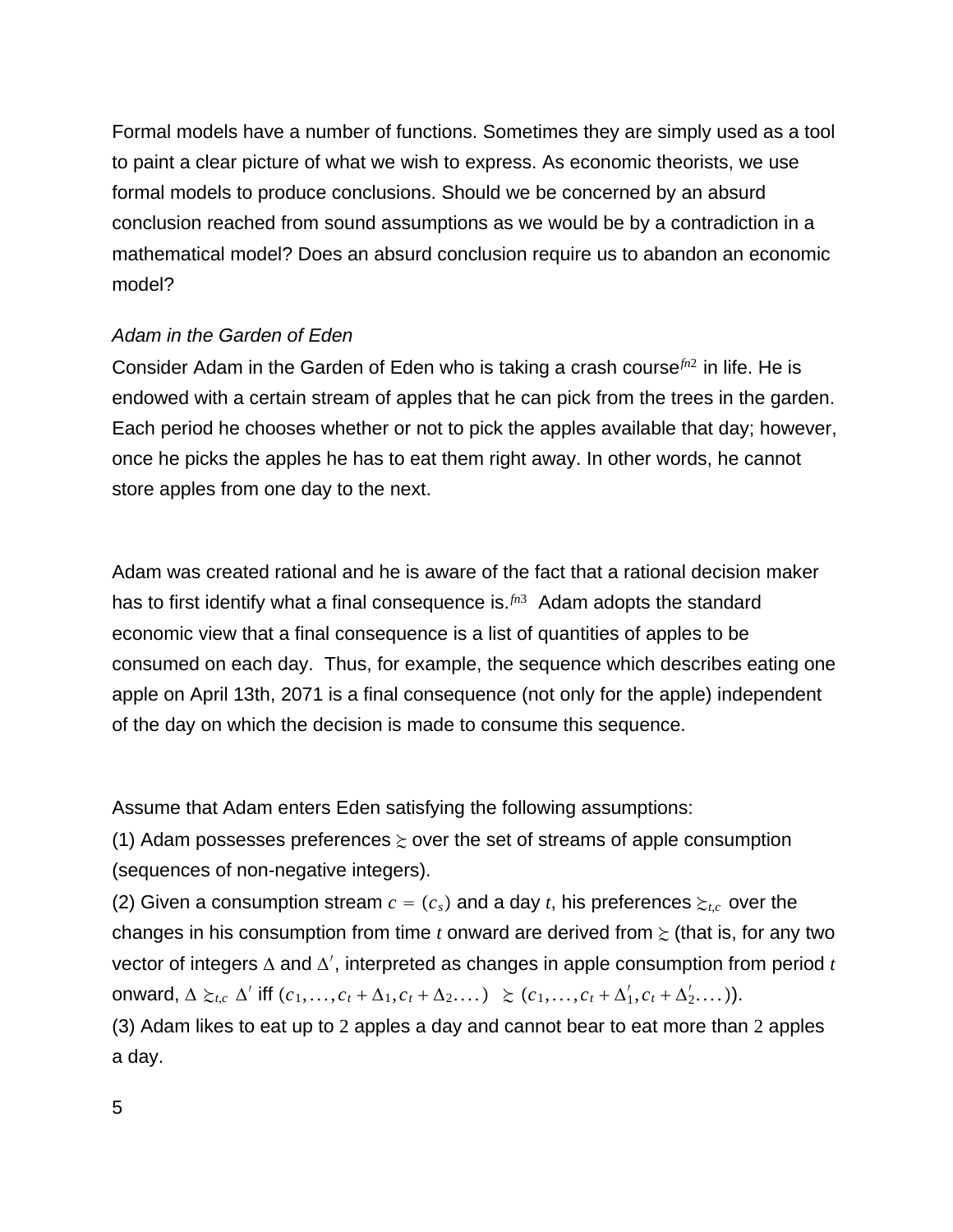(4) Adam is impatient. In each period he would be delighted to increase his consumption right away from 0 to 1 apples in exchange for two apples the next day and from 1 to 2 apples in exchange from one apple the next day. (This strong impatience assumption is not implausible even for individuals outside the Garden of Eden. In fact, one of the primary motivations of the hyperbolic discounting literature is the fact that there are people who prefer one apple today over two apples tomorrow and at the same time prefer two apples in 21 days to one in 20 days.) (5) Adam does not expect to live for more than 120 years.

#### *The first traumatic experience*

Adam is endowed with a stream of 1 apple per day starting on day 18 for the rest of his life. We will now put Adam through his first traumatic experience in Eden. Adam proves a simple "calibration theorem" for his case: he should be willing to exchange his endowment for a single apple right away!

The proof can be understood from the following observation: Denote by  $\langle a_1, \ldots, a_K \rangle$ the stream  $(a_1, \ldots, a_k, 0, 0, \ldots)$ . The stream of one apple per day for  $2<sup>1</sup>$  days after a delay of 1 day, namely  $< 0, 1, 1 >$ , is inferior to  $< 0, 2, 0 >$  and also to  $< 1, 0, 0 >$ . Similarly, the stream of one apple per day for  $2<sup>2</sup>$  days with a delay of 2 days, namely, the stream  $< 0, 0, 1, 1, 1, 1 >$ , is inferior to  $(0, 1, 0, 1, 0, 0)$  and thus to  $(0, 1, 1, 0, 0, 0)$  and  $(1, 0, 0, 0, 0, 0)$ . By induction we conclude that he must find the stream of  $2^{17}$  days of one apple per day with a delay of 17 days inferior to receiving 1 apple right away. It is only left to calculate that in 120 years there are less than  $2^{17} + 17$  days and we are done.

Thus, we have here a case in which a set of reasonable assumptions yields an absurdity. This is an alarming situation. If a basic model of decision making yields conclusions that are absurd, what is the validity of reasonable conclusions from models which use the decision making model as a building block?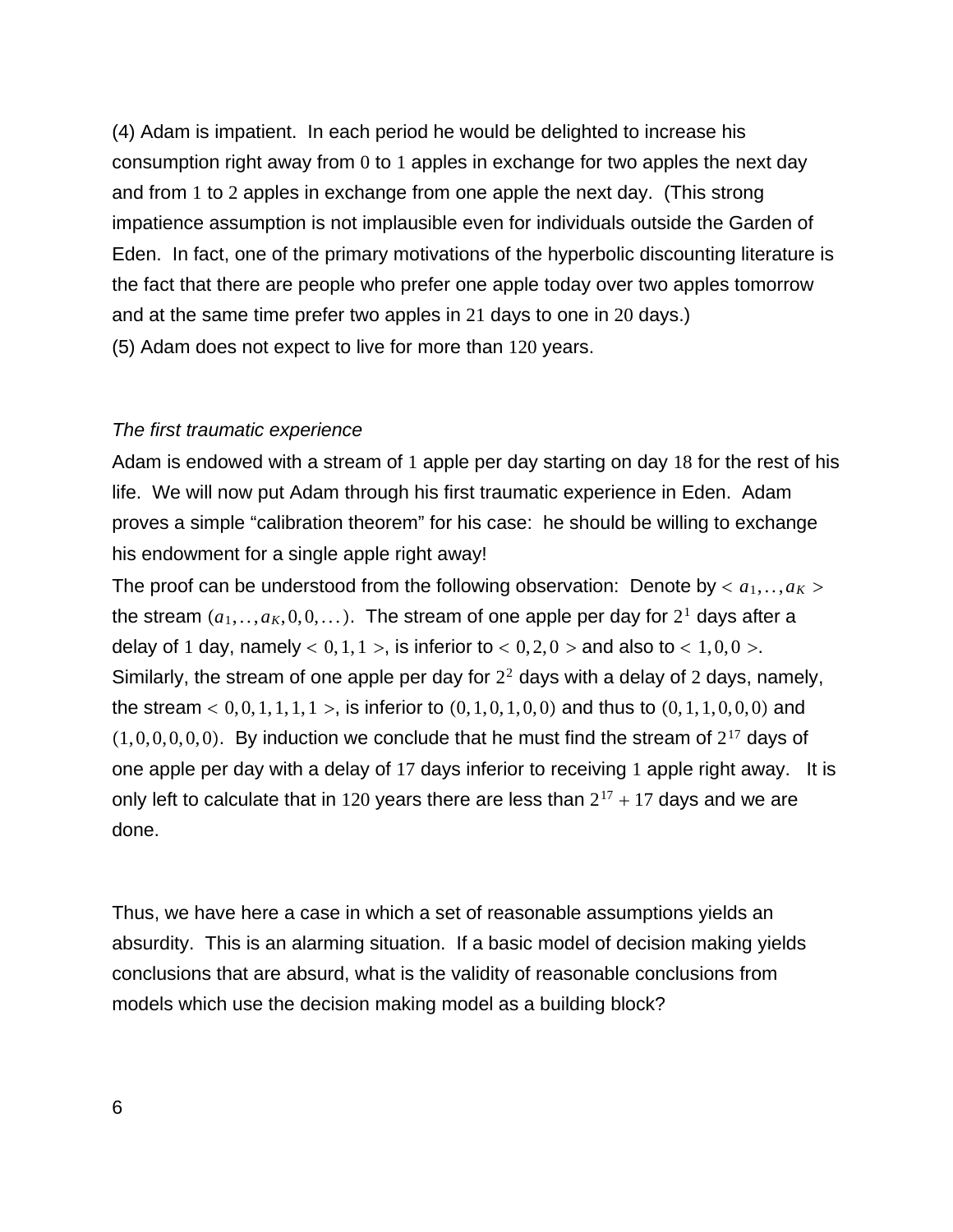The reader might notice a similarity between the above observation and an argument made in Rabin (2001) in the context of decision making under uncertainty.*fn*<sup>4</sup> When I initially added Rabin's argument to the material for my graduate micro-economics course, I added a sarcastic remark: "Do we economists take our own findings seriously?" Apparently, some economists like Rabin and Thaler (2001), have called for the replacement of expected utility with an alternative theory and are so sure of themselves that they feel "much like the customer in the pet shop, beating at a dead parrot". Let us follow this path and try to change the model in order to get rid of the absurd conclusion reached by Adam.

#### *Recovering from the first traumatic experience*

Let us return to Adam. Following his first traumatic experience (and following Strotz (1956)) Adam realizes that he should split his personality. He withdraws from the assumption that the consequences are independent of time. He thinks of himself as a collection of egos each with a different perspective. The consequences of an agent's choice at time *t* are streams of apples from time *t* onward. Thus, the meaning of eating an apple on day 27 will not necessarily be the same at  $t = 0$  as at  $t = 26$ . It might be that at any time  $t$  he is ready to replace 2 apples at time  $t + 1$  for one at time  $t$ but not two apples on day  $t + 27$  for one apple on day  $t + 26$ . Thus, Adam will be modeled as a sequence of preference relations  $(\xi_t)$ , one for each date, where each is defined on the streams of future consumption streams.

Note that this alteration of the model has an analogy in the context of decision making under uncertainty. Rabin's absurd conclusion was an outcome not only of expected utility theory assumptions but also of the assumption that there is a single preference relation  $\succsim$  over the set of lotteries with prizes being the "final wealth levels" such that a decision maker at any wealth *w* who has a vNM preference relation  $\epsilon_w$  over the set of "wealth changes" derives that preference from  $\succsim$  by  $L_1 \succsim_w L_2$  iff  $w + L_1 \succsim w + L_2$ .  $f^{n5}$ Kahneman and Tversky (1979) have already pointed out that this assumption clashes with unambiguous experimental evidence and in particular that there is a dramatic

7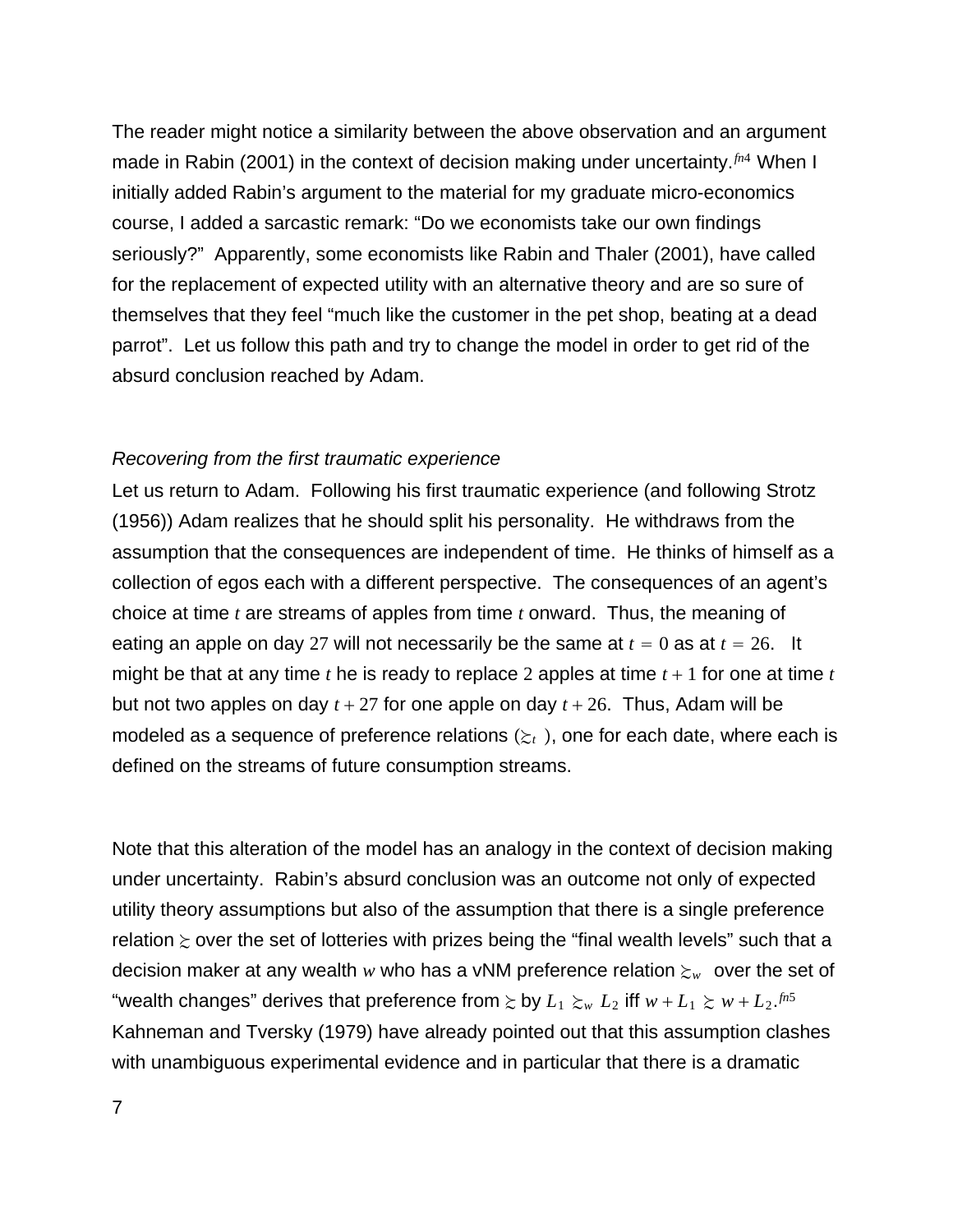difference between our attitudes towards relative gains and relative losses. Withdrawing from the assumption that a consequence must be the final wealth level and allowing a consequence to be a wealth change avoids Rabin's absurd conclusion.*fn*<sup>6</sup> (See Cox and Sadiraj (2001) for an independent though similar argument.)

#### *The second traumatic experience*

Once Adam has split into a collection of infinite agents, one for each point in time, he has his second traumatic experience. Assume that the first trauma changed his preferences and that he now has less appetite and does not eat more than one apple per day. He has lost his confidence and become an extreme example of a hyperbolic discounter who cares only about what happens in the next two days. On the other hand, whenever he compares eating an apple today to eating an apple tomorrow, he prefers to delay the pleasure.

By now, Adam has found Eve. Eve offers Adam one apple. When he is about to eat the apple she says to him, "Why don't you give me the apple and get an additional one tomorrow?" At this point Adam still does not realize that he might have a conflict between his selves. He is still naive. Each of his selves takes actions as if the others do not exist. Naive Adam will take the bait and never eat the apple. How sad.

#### *Recovering from the second traumatic experience*

Frustrated by Eve, Adam goes to the Snake, a successful consultant who has graduated from a course in game theory. The snake tells Adam that he must be more sophisticated about the interaction between his various selves. He explains to Adam that the common assumption made in economics is that the decision maker's behavior must be consistent with a "perfect equilibrium procedure" ("sophisticated behavior" as it is called in the behavioral economics literature). The snake shows Adam that there are only two perfect equilibria for the game between his selves and according to them he should eat the apple on the first or second day. Adam feels relieved.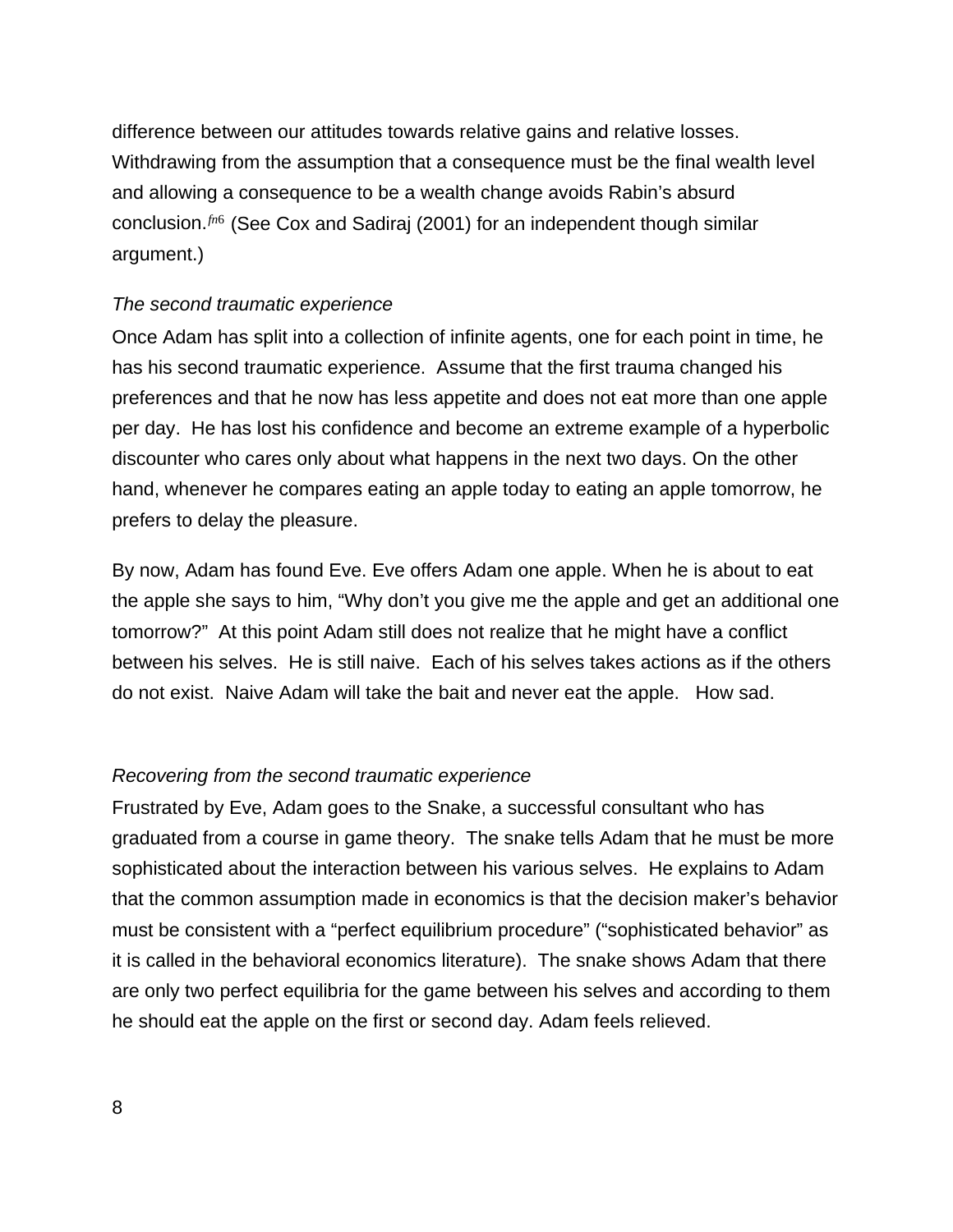### *The third traumatic experience*

The snake has already won Adam's trust, but now Adam goes through a third traumatic experience. Adam is told that he can pick one apple every day. What could be simpler than that? Adam plans to pick an apple every day. However, the snake has different advice for Adam. He recommends a "perfect equilibrium": Adam should pick an apple only after an odd number of consecutive days during which he has not done so.

Adam is impressed by the snake's originality but nevertheless verifies that there is no hypothetical history after which one of Adam's selves can find a reason not to follow the snake's advice.

(i) Consider a self after a history in which he is not supposed to pick an apple, that is, after an even number of days during which he did not eat any apples. The self expects to eat an apple a day later. This is better than the alternative in which he does not eat the apple and, according to the equilibrium, neither will the next self (since he will be acting after zero days during which Adam has not eaten any apples). (ii) Consider a self after a history in which he is supposed to eat an apple, that is, after an odd number of days during which he did not eat apples. According to the equilibrium the self expects that the next self will not eat an apple. This is better than the alternative in which the self does not eat the apple and according to the equilibrium neither does the next self (since he will be acting after an even number of days during which Adam has not eaten any apples).

To conclude, Adam does not find any problem with the snake's advice and eats apples only once every two days.

#### *The Dilemma of Absurd Conclusions*

We have now arrived at the dilemma. We want assumptions to be realistic and to yield only sensible results. Thus, nonsensical conclusions will lead us to reject a model. However, unlike parrots, human beings have the ability to invent new ways of reasoning that will confound any theory. Attempting to escape from the calibration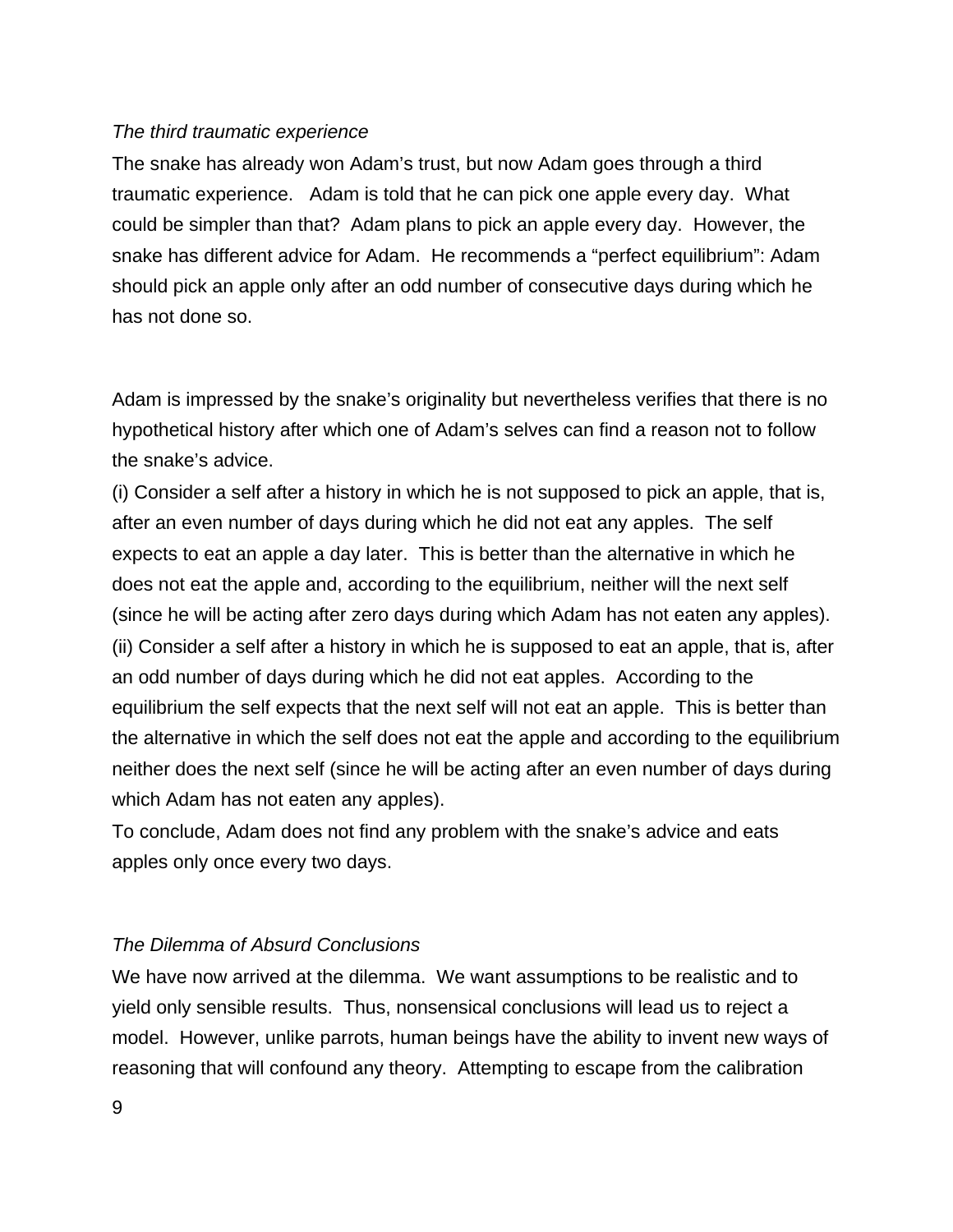theorem, Adam ran into Eve. Escaping from Eve, he ran into the snake. If we followed the Behavioral Economics methodology of rejecting a theory if it reaches an absurd conclusion, we would trash expected utility and constant discounting but then would reject the alternative theories as well. I doubt if there is any set of assumptions which do not produce absurd conclusions when applied to circumstances that are far removed from the context they were originally intended for. So how should we respond to absurd conclusions derived from sensible assumptions?

### **3. The Dilemma of Response to Evidence**

The connection between the models in economic theory and reality is tricky. I don't think that many of us take our models seriously enough to view them as platforms for producing accurate predictions in the same way that models in the sciences are viewed. When comparing a model to real data, we hope at best to find some evidence that "something" in reality is close to the model's prediction. Experiments are used to verify assumptions and conclusions. Should we change a model if one of its assumptions is experimentally refuted? Let us consider, for example, the evaluation of assumptions regarding time preferences.

### *The case for hyperbolic preferences*

Recently there has been a trend in "behavioral economics" to replace the traditional discounting formula with a variation of the hyperbolic discounting formula whereby, for each day, the payoffs from that point on are discounted by 1,  $\beta\delta$ ,  $\beta\delta^2$ ,  $\beta\delta^3$ ..... This trend has gained popularity despite the problem (mentioned in the previous section) that it involves much more than just changing the scope of the preferences - it introduces time inconsistencies and requires assumptions about the interaction between the different selves.

The hyperbolic discounting literature (see for example Laibson (1996)) bases itself on unequivocal statements like: "Studies of animal and human behavior suggest that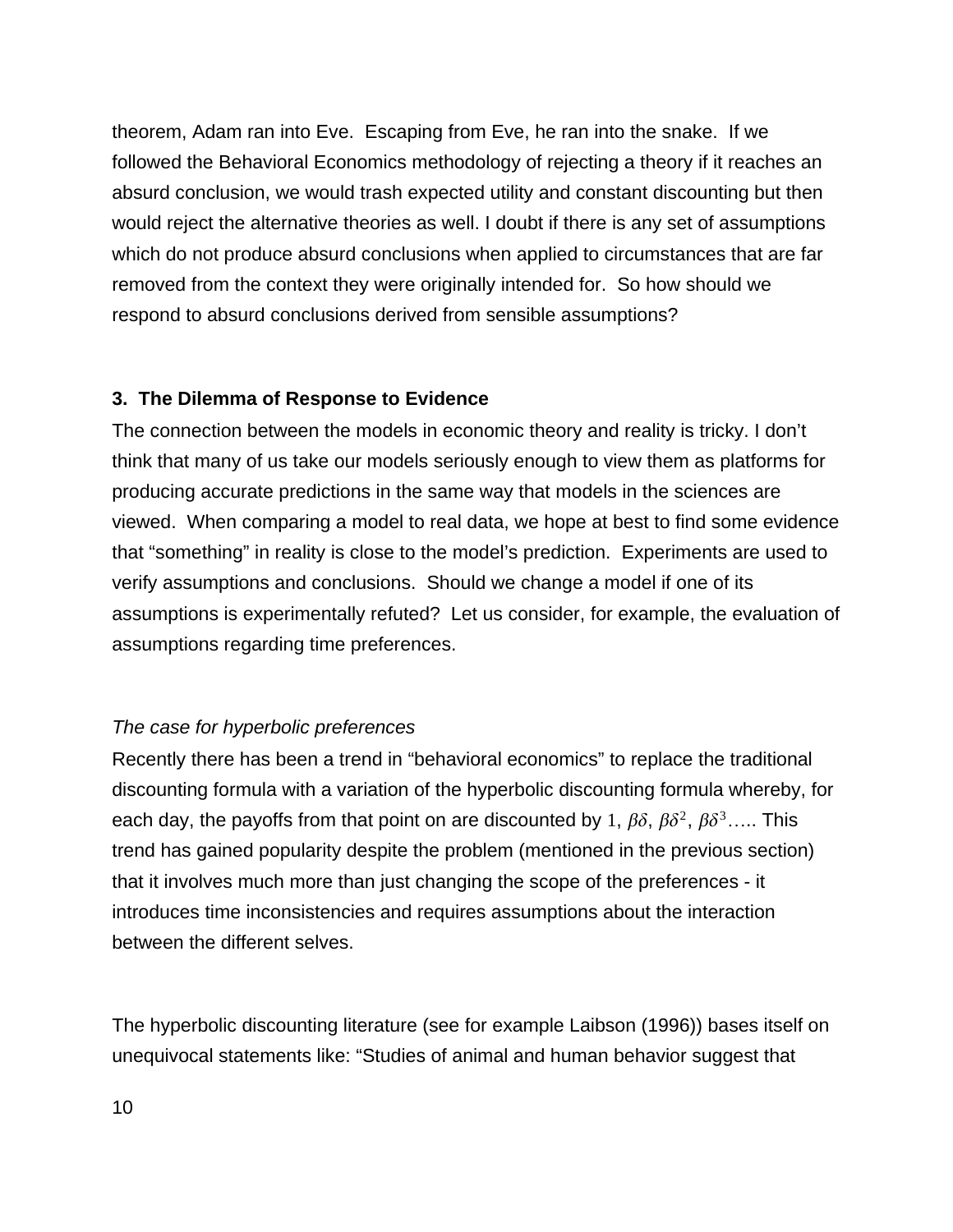discount functions are approximately hyperbolic". Indeed we have reliable evidence (especially since it is confirmed by our own thought experiments) that for certain decision problems stationary discounting is inconsistent with the experimental results and that hyperbolic discounting preferences fit the data better. For example, there are more people who prefer an apple today over two apples tomorrow than there are who prefer 2 apples in 21 days over 1 apple in 20 days. So we adopt hyperbolic discounting or, to be more precise, a simple version of this approach characterized by two parameters,  $\beta$  and  $\delta$ .

### *The case against hyperbolic preferences*

But what if we can easily design experiments that reject the alternative theory as well? Following are the results of an experiment I conducted in 2003 on the audiences of a lecture delivered at the University of British Columbia. Students and faculty were asked to respond online to the following problem:

# **Problem 1**

*Imagine you have finished a job and have to choose between two payment schemes: A) Receiving \$1000 in 8 months. B) Receiving \$500 in 6 months and \$500 in 10 months. What scheme would you choose?*

Receiving \$1000 in 8 months is not much different from receiving \$500 at  $8 - \epsilon$  and \$500 at  $8 + \epsilon$ . Thus, a reasonable application of the (hyperbolic) discounting approach in this case would imply that advancing the receipt of \$500 from  $t = 8$  to  $t = 6$  has more weight than postponing the receipt of \$500 from  $t = 8$  to  $t = 10$ . Therefore we would expect the vast majority of people to choose *B*. However, 54% of the 354 participants in this experiment chose *A*.

I believe that the phenomenon we see here is somewhat related to risk aversion: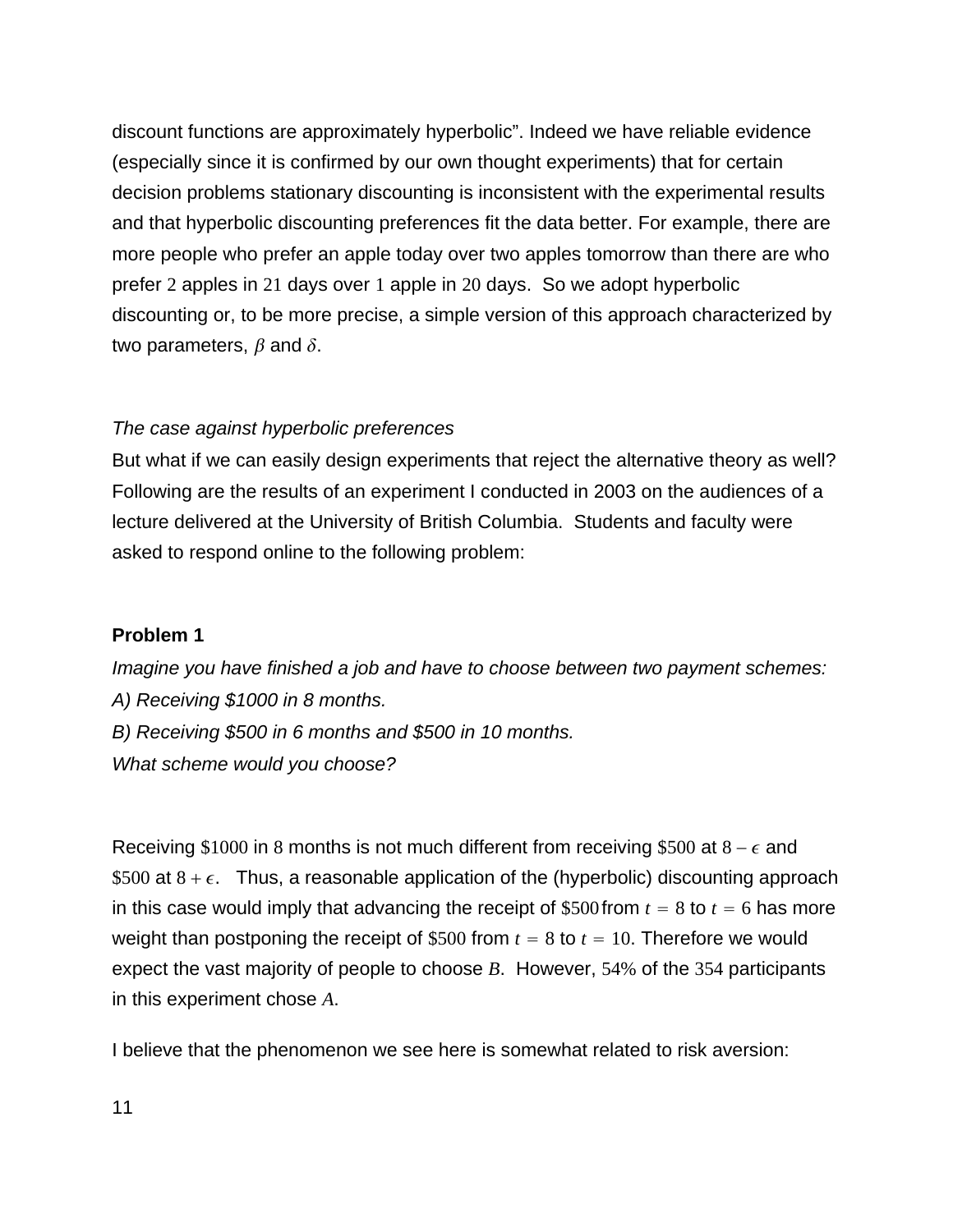Given two alternatives, there is a strong tendency to choose the one perceived as the "average". On the other hand, in the context of decision making under uncertainty people tend to prefer the certain expectation of a lottery over the lottery itself. In the context of streams of money the averaging might be done on the time component. This consideration leads an individual to prefer one installment. Apparently, for a majority of subjects the preference for the average is stronger than the consideration underlying hyperbolic discounting (advancing the receipt of \$500by two periods is a more significant than the loss from postponing the receipt of the same amount for two periods) which, of course, I do not deny exists.

If I am right then one would expect, following Kahneman and Tversky (1979), that the subjects' choices in the dual problem, which involves losses rather than gains, would be reversed. In order to strengthen the experimental evidence against hyperbolic discounting, I tested this as well. Students and faculty invited to a lecture at Georgetown University were asked to respond online to the following problem:

### **Problem 2**

*Imagine you have bought a computer and have to choose between two payment schemes: A) Paying \$1000 in 8 months. B) Paying \$500 in 6 months and \$500 in 10 months. What scheme would you choose?*

While a majority of subjects (54%) chose one payment when they had to choose between lotteries involving in Problem 1, only 39% of the 382 participants chose *A* in Problem 2 when they had to choose between lotteries involving losses.

*The Dilemma of Response to Evidence*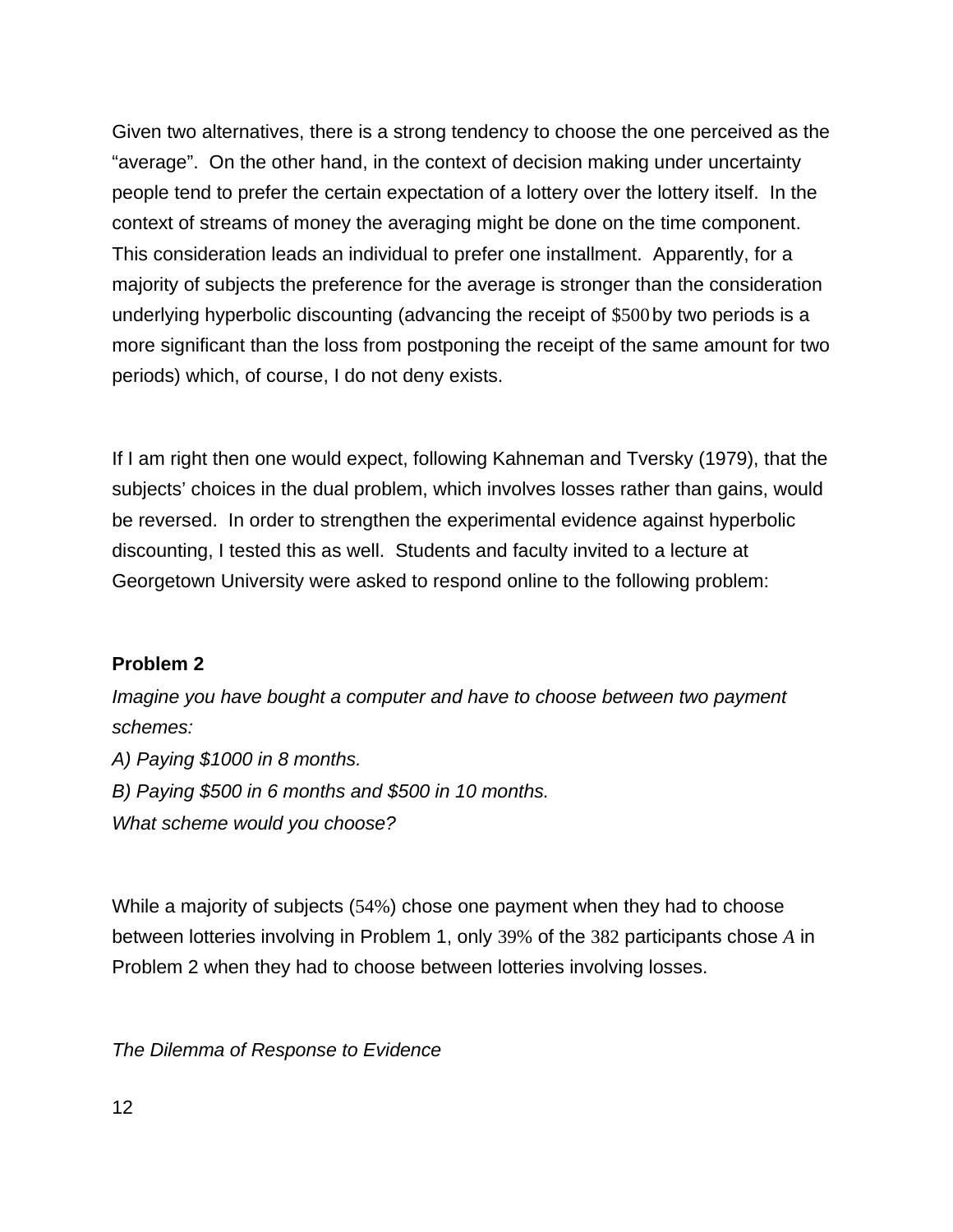The results of both the experiments are the opposite of what is predicted by the hyperbolic discounting approach. So should we dismiss the hyperbolic discounting model? According to the methodological guidelines implicitly followed by many behavioral economists, the answer is yes.

Of course, there is a tempting alternative - to simply dismiss evidence we don't like... I know personally of one paper, (Rubinstein (2003)), which presented the results of several experiments aimed at refuting the hyperbolic discounting theory. An editor of a very prestigious journal,*fn*<sup>7</sup> which has published many of the hyperbolic discounting papers, justified his decision to reject the paper as follows: "Ultimately this seems like a critique of the current approach which is right in many ways, but criticisms and extensions of existing research are best sent to more specialized outlets."

Taking a more serious approach, we are faced here with the dilemma of how to respond to experimental evidence. We want our assumptions to reflect reality, but you can put together any combination of reasonable assumptions and someone will find an experiment to defeat your theory. So how can we find a balance between our desire for reasonable assumptions and the fact that rejecting assumptions using experimental results is so easy?

#### **4. The Dilemma of Model-less Regularities**

Models in economic theory are also used to suggest regularities in human behavior and interaction. By regularities I mean phenomena which appear repeatedly in similar environments at different points in time and at different locations. I have the impression that as economic theorists, we hope that regularities will miraculously emerge from the formulas we write leisurely at our desks. Applied economists often feel the need for a model before they mine data for a pattern or regularity. Do we really need economic theory to find these regularities? Wouldn't it be better to go in the opposite direction, that is observing the real world, whether through empirical or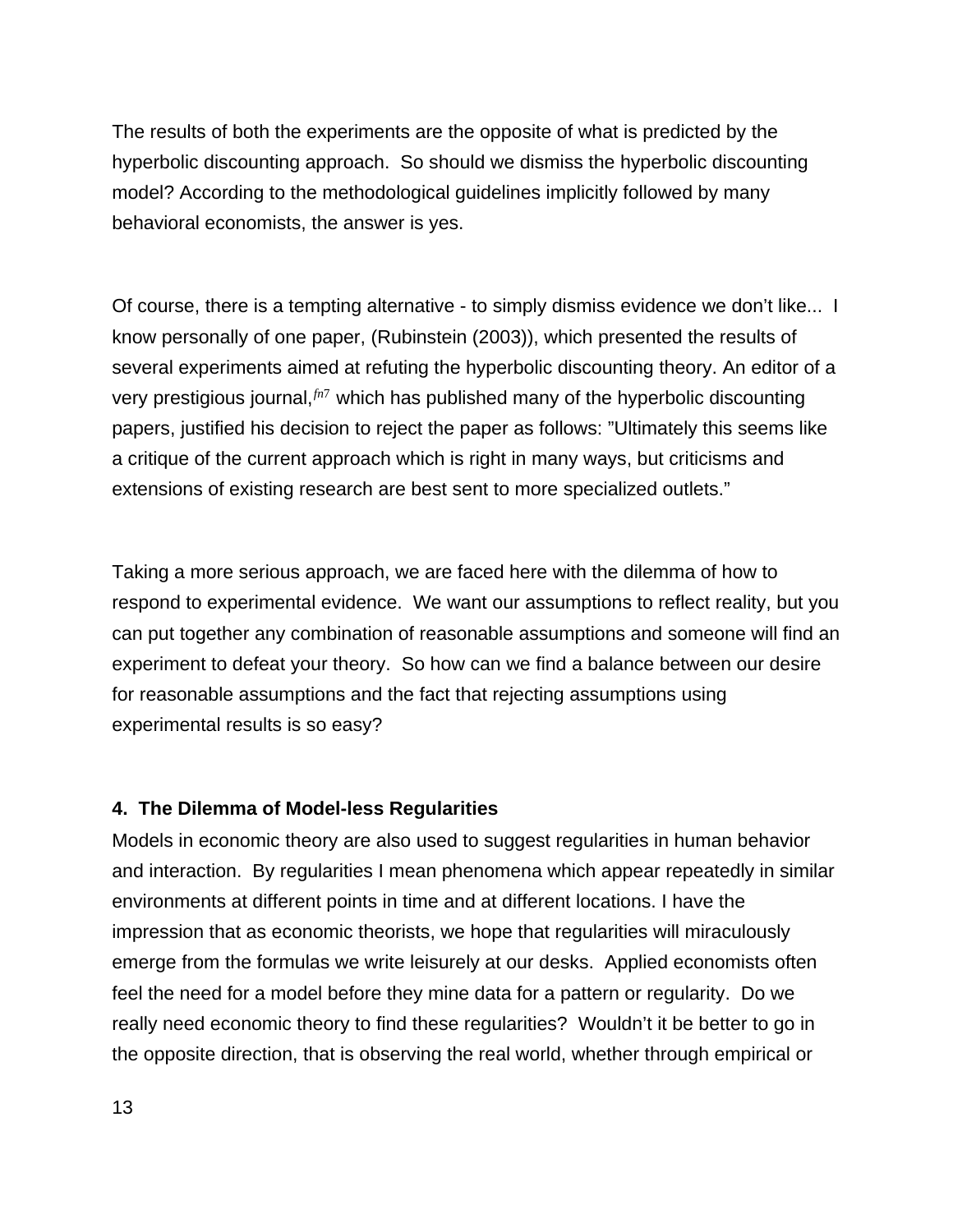experimental data, to find unexpected regularities? Personally I doubt that we need theories in order to find regularities.

### *The Traveler's Dilemma*

To illustrate the point, let's have a look at a version of the Traveler's Dilemma (due to Basu (1994)):

*Imagine you are one of the players in the following two-player game:*

*- Each of the players chooses an amount between \$180 and \$300.*

*- Both players are paid the lower of the two chosen amounts.*

*- Five dollars are transferred from the player who chose the larger amount to the player who chose the smaller one.*

*- In the case that both players choose the same amount, they both receive that amount and no transfer is made.*

*What is your choice?*

The standard game theoretic analysis assumes that the players care only about their final dollar payoff. Since the only Nash equilibrium for the game is for both players to choose 180, the standard application of game theory would explain a regularity in which all players choose 180.

### *A regularity is found*

During the years 2002-3, I was able to collect large amounts of data from audiences of a public lecture which I delivered at several universities.*fn*<sup>8</sup> People who were invited to attend the lecture, most of them students and faculty, were asked to respond to several questions before the lecture on the site gametheory.tau.ac.il . One of the questions was the above version of the Traveler's Dilemma.

Following the results for 9 universities in 6 countries: Ben-Gurion University, Tel Aviv University, the Technion (Israel); Tilburg University (Holland); the London School of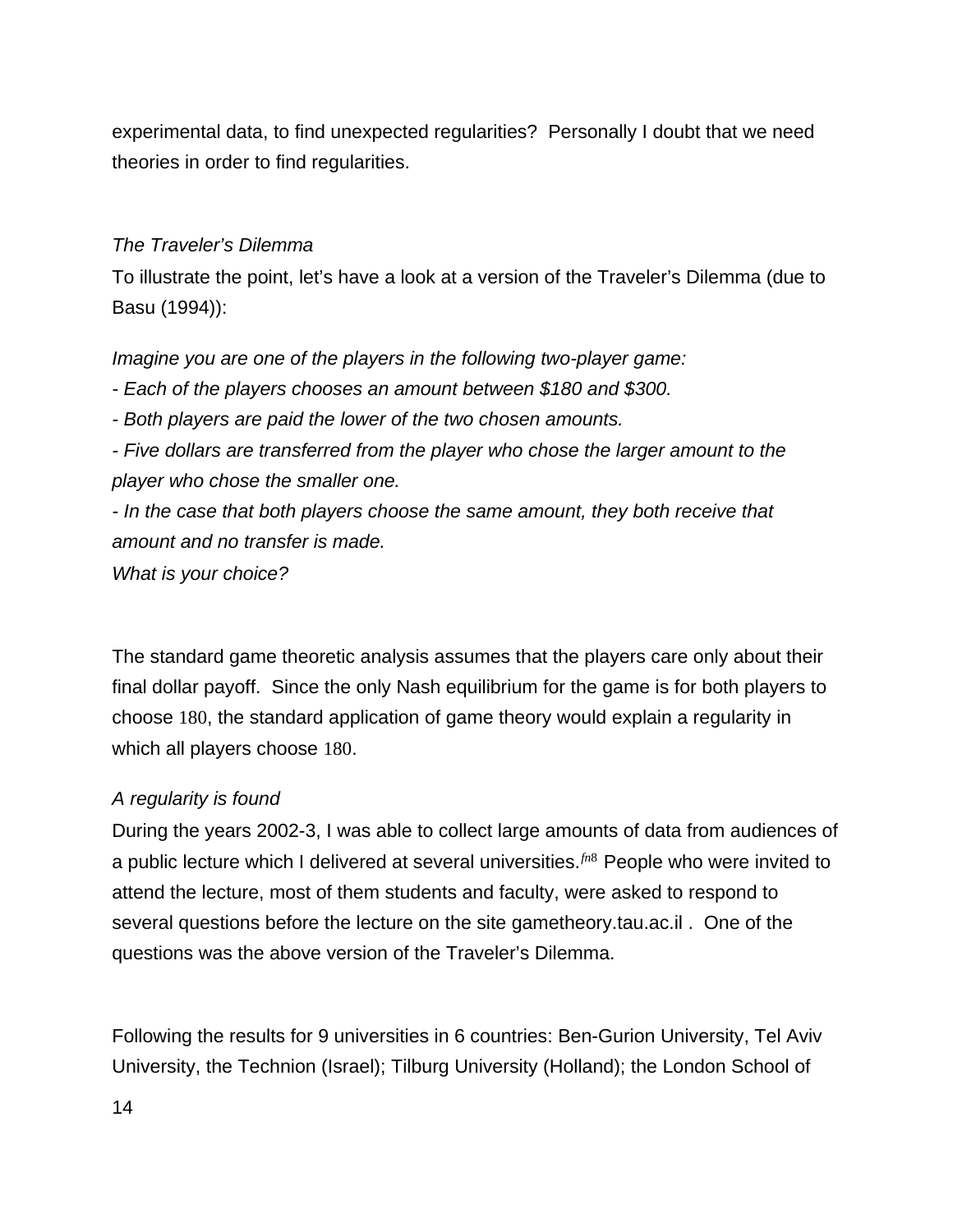Economics (UK); the University of British Columbia and York University (Canada); Georgetown University (USA) and Sabanci (Turkey).



The five graphs look quite similar and reveal a regularity in the distributions of something like the following:

|            | $180$   181-294   295   296-8   299   300 |            |  |             |
|------------|-------------------------------------------|------------|--|-------------|
| $13\%$ 15% |                                           | $ 5\% 3\%$ |  | $ 9\% 56\%$ |

Note that this regularity was found without any pre-conceived model and I am not aware of any existing game theoretical model that can in fact explain it.

# *Further insights are found*

Finding an explanation of the regularity in the distributions of responses in a case like the virtual Traveler's Dilemma is likely to involve the search for a recurring distribution of more fundamental psychological traits. For that we need to have a better psychological understanding of the meaning of each of the responses rather than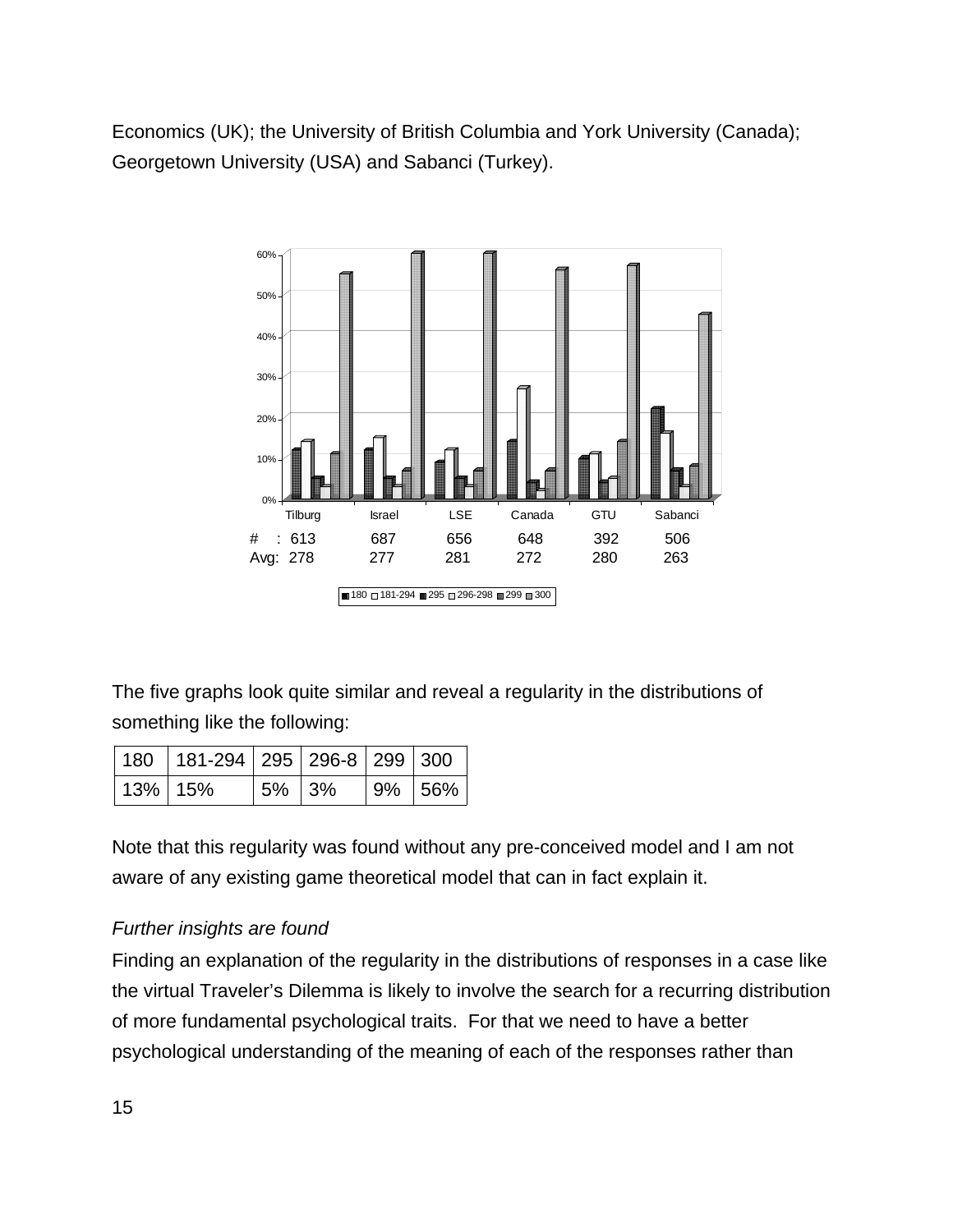### construct a fancy model.

The players who chose 180 are probably aware of the game theoretical prediction. On average, they would do badly playing against a player chosen randomly from the respondents. These players can claim to be the "victims" of game theory. The subjects whose answers were in the range 295-9 clearly exhibit strategic reasoning. The answer 300 seems to be an instinctive response in this context and the responses in the range 181-294 appear to be the result of random choice.

To support this interpretation, I gathered data on the subjects' response times (see Rubinstein (2004)). Response time is a very noisy variable due to differences in server speeds, differences in cognitive abilities among subjects, etc. Nevertheless, when the sample is large enough, as this one was, we can obtain a reliable picture (which is confirmed by the fact that the relation between the distributions is similar at all the various locations). The following table shows the median response times and the graph shows the cumulative distributions of the response times among 2985 subjects<sup> $f n$ 9</sup> for the following four ranges:  $\{180\}$ ,  $\{181,\ldots, 294\}$ ,  $\{295,\ldots, 299\}$  and  $\{300\}$ :

| $n = 2985$          | $\%$    | <b>Median Response Time</b> |
|---------------------|---------|-----------------------------|
| 180                 | 13% 87s |                             |
| 181-294   14%   70s |         |                             |
| 295-299   17%   96s |         |                             |
| 300                 | 55% 72s |                             |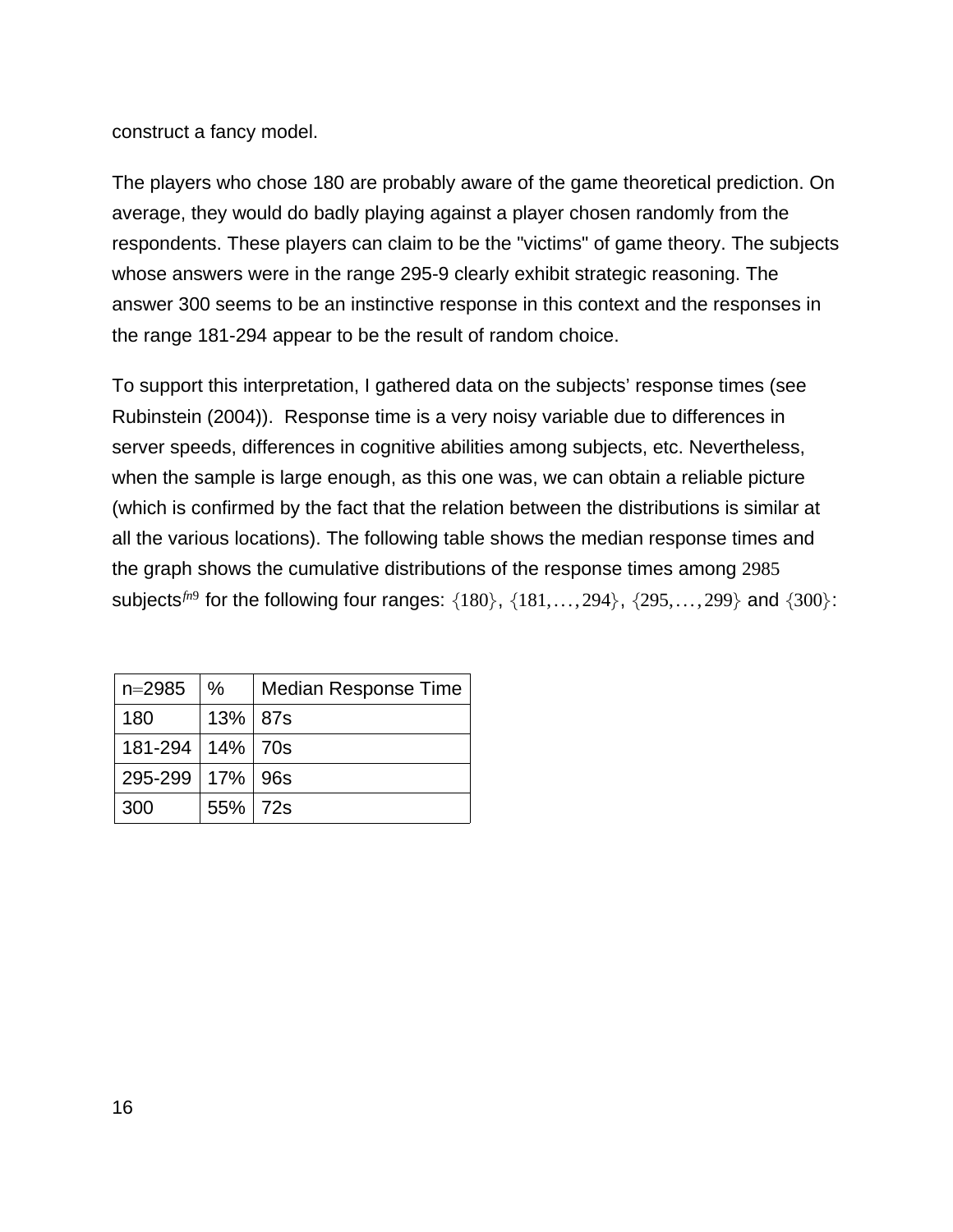



Remarkably, the response 300 and the responses in the range 181 − 294 are the quickest. Apparently 300 is indeed the instinctive response and responses in the range 181 − 294 are the result of "random" choice without a clear rationale. The responses in the range 295 − 299, which imply greater cognitive efforts, indeed take the most time. The "victims" of game theory who chose 180 are somewhere in between. The shape of their distribution seems to indicate that some of the subjects calculated the equilibrium (a cognitive operation) and that some of them were already familiar with the game.

The time response data adds meaning to the results. Choices associated with a long time response are likely to be the outcome of a more intensive use of a cognitive process whereas a more instinctive process might be responsible for short time response. The distinction between fast intuitive operations and slow cognitive operations is related to the psychologists' distinction between systems 1 and 2 (see for example, Stanovich and West (2000) and Kahneman (2003)). However, note that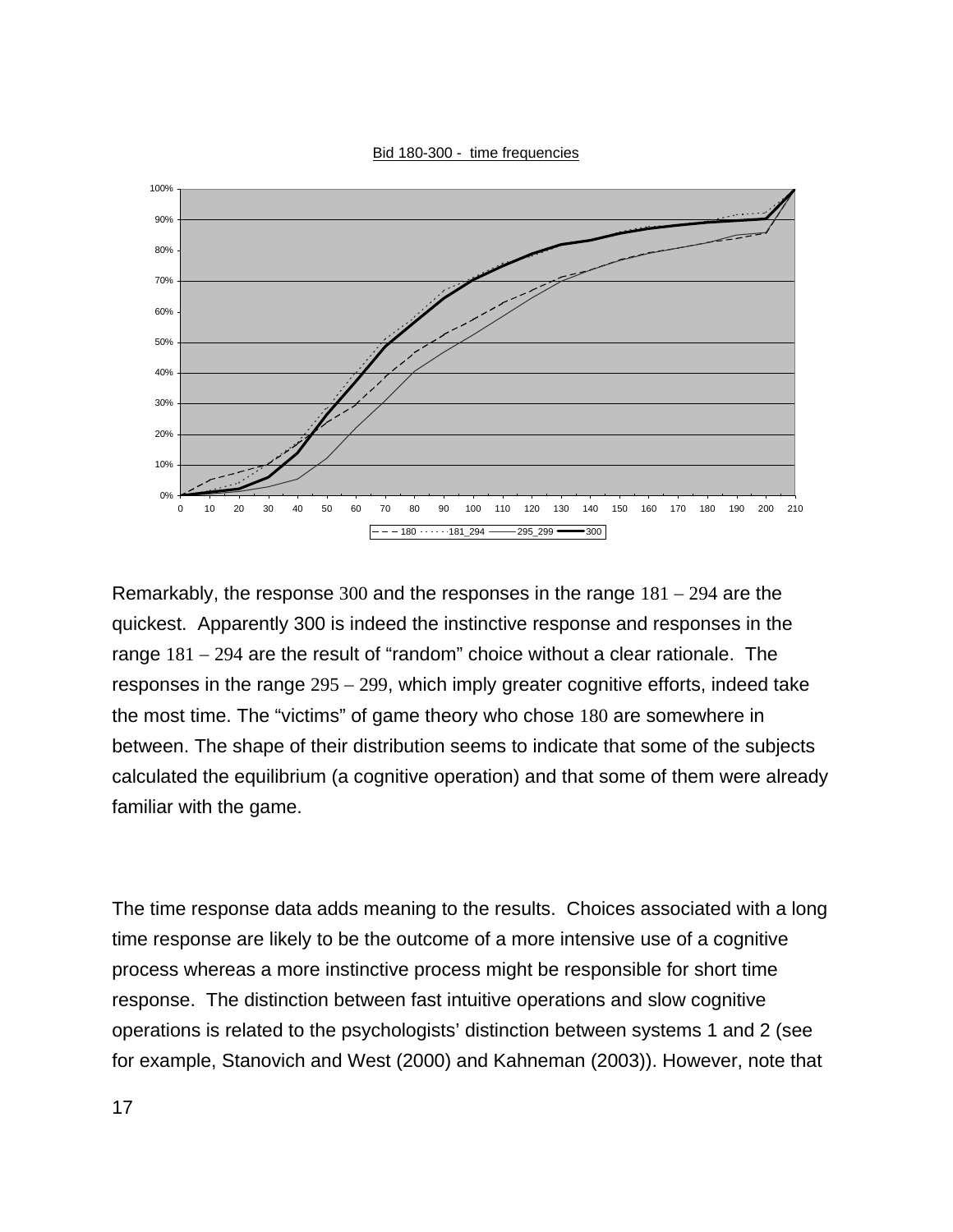we had no model in mind before looking at the data and we are still a long way from explaining the stable distribution of responses across different populations.

#### *The dilemma of model-less regularities*

We have now arrived at the dilemma of model-less regularities. We would like a model to produce interesting conclusions which are consistent with observed regularities and then claim that the model provides an explanation of those regularities. But are complicated theoretical models really necessary in order to find interesting regularities?

#### **5. The Dilemma of Relevance**

It's true that I would like to change the world. I want people to listen to me. But as an economic theorist, do I have anything to say to them?

One of my earliest interests as an economic theorist was in bargaining theory. There were two reasons for this: First and foremost, bargaining theory involves the construction of models which are simple but nevertheless rich in results that have attractive interpretations. Indeed, the possibility of deriving meaningful statements through the manipulation of mathematical symbols was something which attracted me to economics in the first place. Second, as a child I frequented the open air markets in West Jerusalem and later the Bazaar in the Old City of Jerusalem and as a result bargaining has an exotic appeal for me. I came to prefer bargaining theory over auction theory since auctions were associated with the rich while bargaining was associated with the common people. However, I never imagined that bargaining theory would make me a better bargainer. When people approached me later in life for advice in negotiating the purchase of an apartment or to join a team planning strategy for political negotiations, I declined. I told them that as an economic theorist I had nothing to contribute. I did not say that I lacked common sense or life experience which might be useful in such negotiations, but rather that my professional knowledge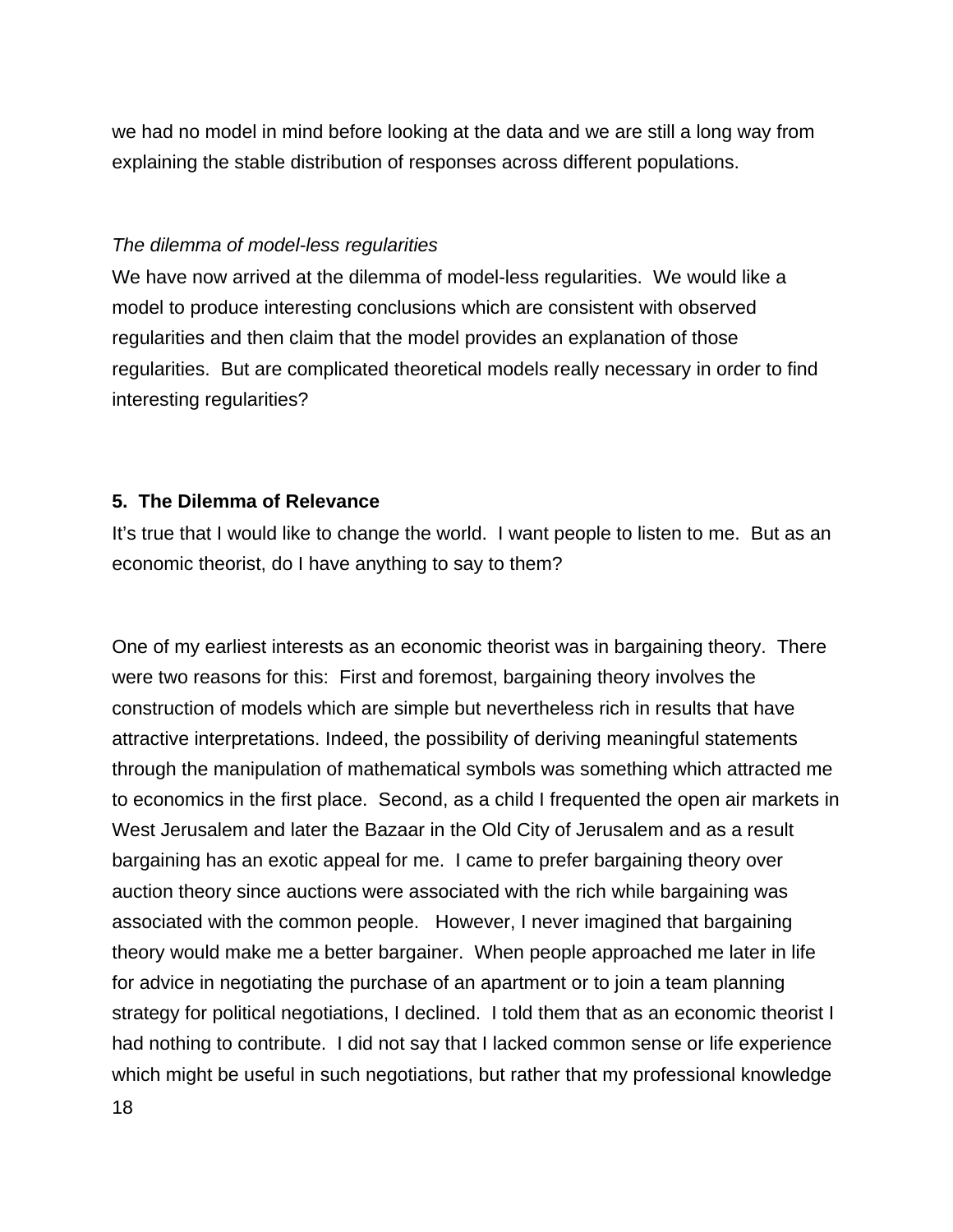was of no use in these matters. This response was sufficient to deter them. Decision makers are usually looking for professional advice, rather than advice based on common sense. They believe, and perhaps rightly so, that they have at least as much common sense as assertive professional economists.

Nevertheless, I am a teacher of micro-economics. I am a part of the "machine" which I suspect is influencing students to think in a way that I do not particularly like.

#### *The layoff survey*

In 2004 I conducted a survey among six groups of Israeli students. The students were told that the questionnaire was not an exam and that there were no "right" answers. The core of the questionnaire was as follows:

### **Q-Table (translated from Hebrew)**

Assume that you are a vice president of ILJK company. The company provides extermination services and employs a certain number of permanent administrative workers and 196 non-permanent workers who are sent out on extermination jobs. The company was founded 5 years ago and is owned by three families. The work requires only a low level of skill with each worker requiring only one week of training. All the company's employees have been with the company for three to five years. The company pays its workers more than minimum wage. A worker's salary includes payment for overtime which varies from 4,000 to 5,000 shekels per month.*fn*<sup>10</sup> The company makes sure to provide its employees with all the benefits required by law. Until recently, the company was making large profits. As a result of the continuing recession, there has been a significant drop in profits although the company is still in the black. You will be attending a meeting of the management in which a decision will be made regarding the layoff of some of the workers. ILJK's Finance Department has prepared the following scenarios of annual profits: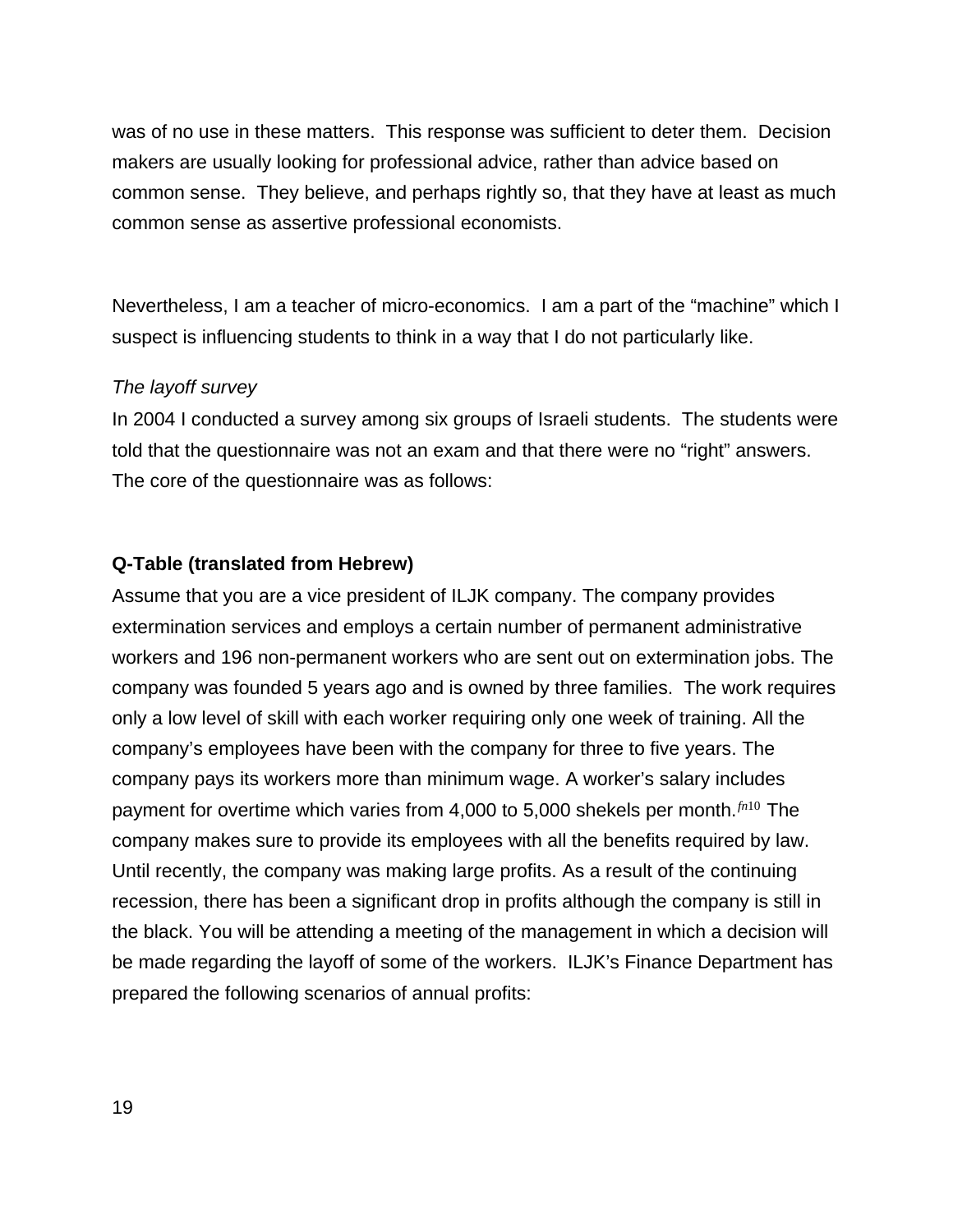| Number of workers who will continue to be employed | Expected annual profit (millions of shekels) |
|----------------------------------------------------|----------------------------------------------|
| 0 (all the workers to be laid off)                 | Loss of 8                                    |
| 50 (146 workers to be laid off)                    | Profit of 1                                  |
| 65 (131 workers to be laid off)                    | Profit of 1.5                                |
| 100 (96 workers to be laid off)                    | Profit of 2                                  |
| 144 (52 workers to be laid off)                    | Profit of 1.6                                |
| 170 (26 workers to be laid off)                    | Profit of 1                                  |
| 196 (no layoffs)                                   | Profit of 0.4                                |
|                                                    |                                              |

I recommend continuing to employ \_\_\_\_\_\_ of the 196 workers presently employed by in the company.

The full results of this experiment appear in Rubinstein (2006).*fn*<sup>11</sup> Six groups of students were approached by e-mail and asked to respond to a series of questions via the internet. The groups were comprised of undergraduate students in the departments of Economics, Law, Mathematics and Philosophy at Tel Aviv University; MBA students at Tel Aviv University; and undergraduates in Economics at the Hebrew University of Jerusalem. I will refer to the six groups using the abbreviations Econ-TAU, Law, Math, Phil, MBA, and Econ-HU.

The following table presents the responses of 764 students (who answered 100 or more*fn*<sup>12</sup>) to Q-Table: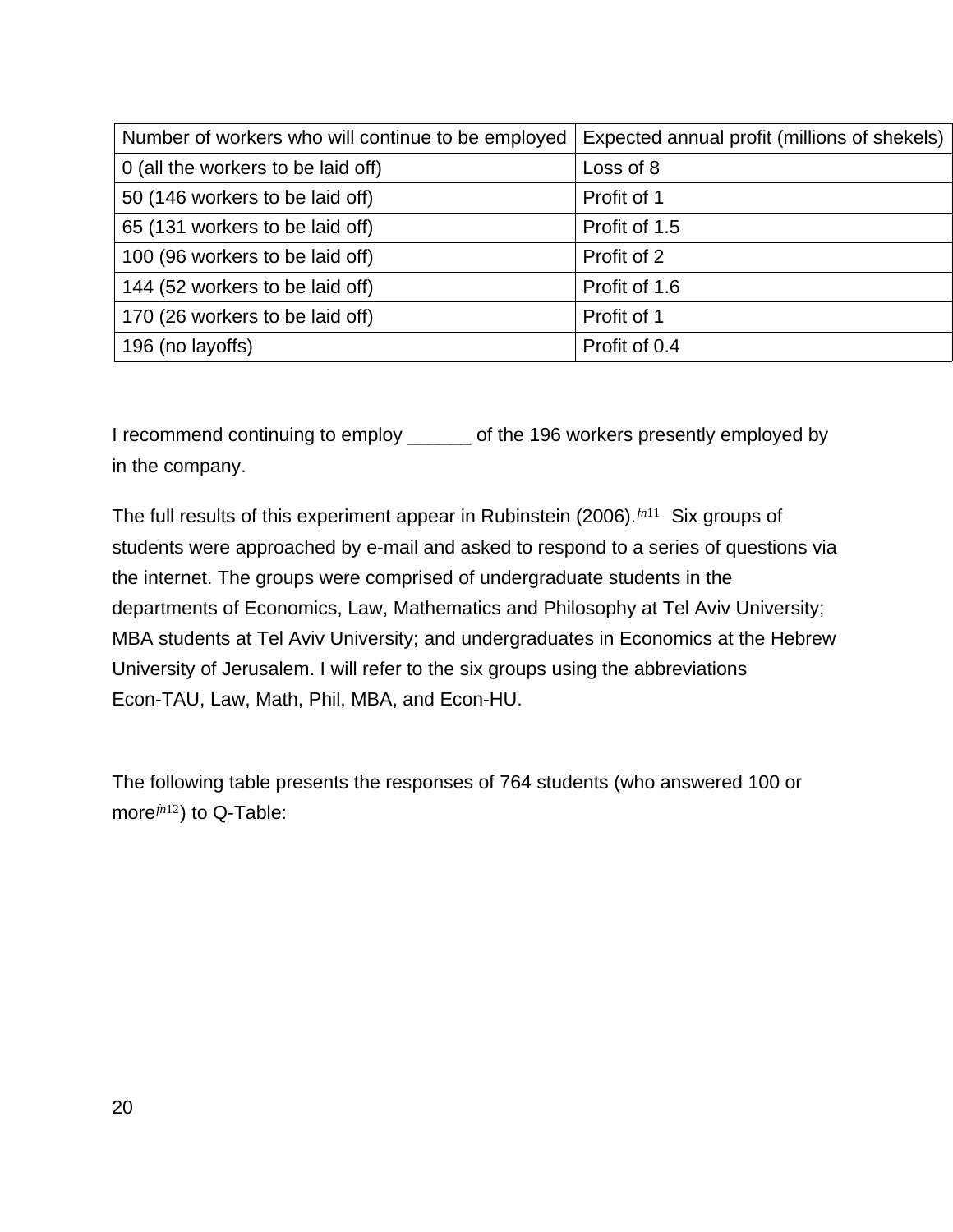| Q-Table | EconHu | EconTA | <b>MBA</b> | Law | Math | Phil |
|---------|--------|--------|------------|-----|------|------|
| $n =$   | 94     | 130    | 172        | 216 | 64   | 88   |
| 100     | 49%    | 45%    | 33%        | 27% | 16%  | 13%  |
| 144     | 33%    | 31%    | 29%        | 36% | 36%  | 19%  |
| 170     | 7%     | 9%     | 23%        | 18% | 25%  | 25%  |
| 196     | 6%     | 13%    | 12%        | 13% | 11%  | 36%  |
| other   | 4%     | 2%     | 3%         | 6%  | 13%  | 7%   |
| Average | 127    | 133    | 142        | 144 | 151  | 165  |

The differences between the groups are striking. The Econ students both at the Hebrew University and Tel Aviv University are much more pronounced profit maximizers than the students in the other groups. Almost half of the Econ students chose the profit-maximizing alternative, as compared to only 13-16% of the Phil and Math students. The MBA and Law students are somewhere in between. The response of "no layoffs" was given by only a small population of respondents (6-15%) in five of the six groups. The philosophers were the only exception - 36% of them chose to ignore the profit-maximizing target. A major surprise (at least for me) was the fact that the MBA students responded differently than the Econ students. I think that this has to do with the way in which the MBA program is taught. Perhaps the study of cases triggers more comprehensive thinking about real life problems than the study of formal models which conceals the need to balance between conflicting considerations.

Q-Formula was identical to Q-Table except that the table was replaced with the following statement: "The employment of *x* workers will result in annual profits (in millions of shekels) equal to  $2\sqrt{x} - 0.1x - 8$ ." Note that this profit function yields similar values to those presented in the table and has an identical maximum at  $x = 100$ .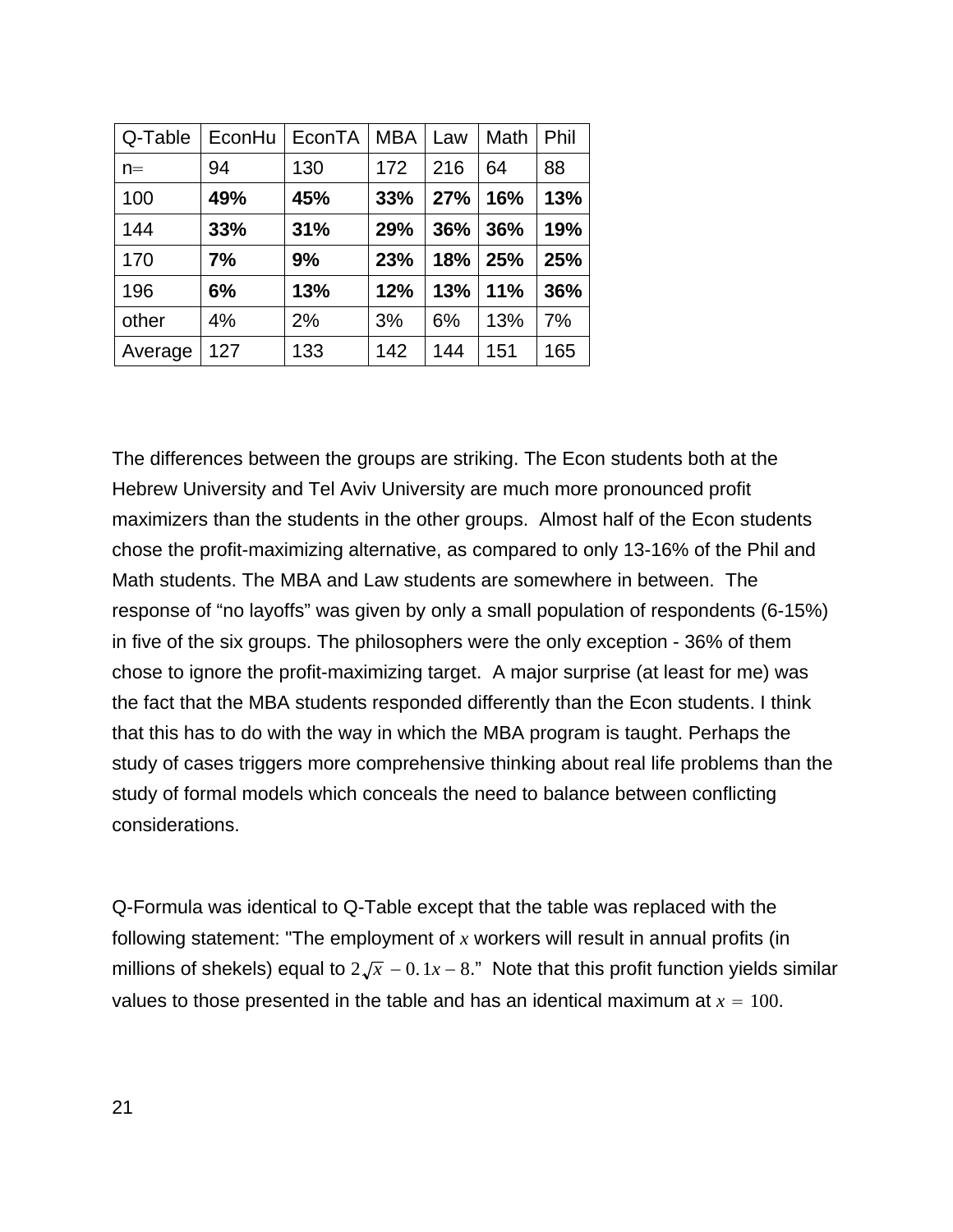In the Law and Phil groups all subjects received the version Q-Table. Subjects in the other four groups, who have more mathematical background, were randomly given either Q-Table or Q-Formula.

A total of 298 subjects responded to Q-Formula. There were no major differences between the four groups. A vast majority (around 75%) of subjects in all groups maximized profits though many of them were aware of the existence of a trade-off (as is evident from the fact that many of those who chose 100, revealed in a subsequent question that they believe that a real vice president would fire a smaller number of workers than that required to maximize profits). Thus, presenting the problem formally, as we do in economics, seems to obscure the real-life complexity of the situation for most students (including Math students).

The interpretation of the results cannot be separated from one's personal views regarding the behavior of economic agents in such a situation. If you believe that the managers of a company are obligated morally or legally to maximize profits, then you should probably praise Economics for how well it indoctrinates its students and be disappointed that so many of them still don't maximize profits. On the other hand, if you approach the results with the belief that managers should also take into account the welfare of the workers, particularly when the economy is in recession and unemployment is high, then you probably feel uncomfortable with the results.

Of course, it is possible that the differences between the two groups of Econ undergraduates and the other groups is due to selection bias rather than indoctrination. However, the fact that the responses of the economists differed from those of the lawyers and MBA students, and not just from those of the philosophers and mathematicians, makes this possibility less likely. The uniformity in the responses to Q-Formula appears to also provide support for the indoctrination hypothesis.

But, perhaps there is no connection between the responses and the choices that 22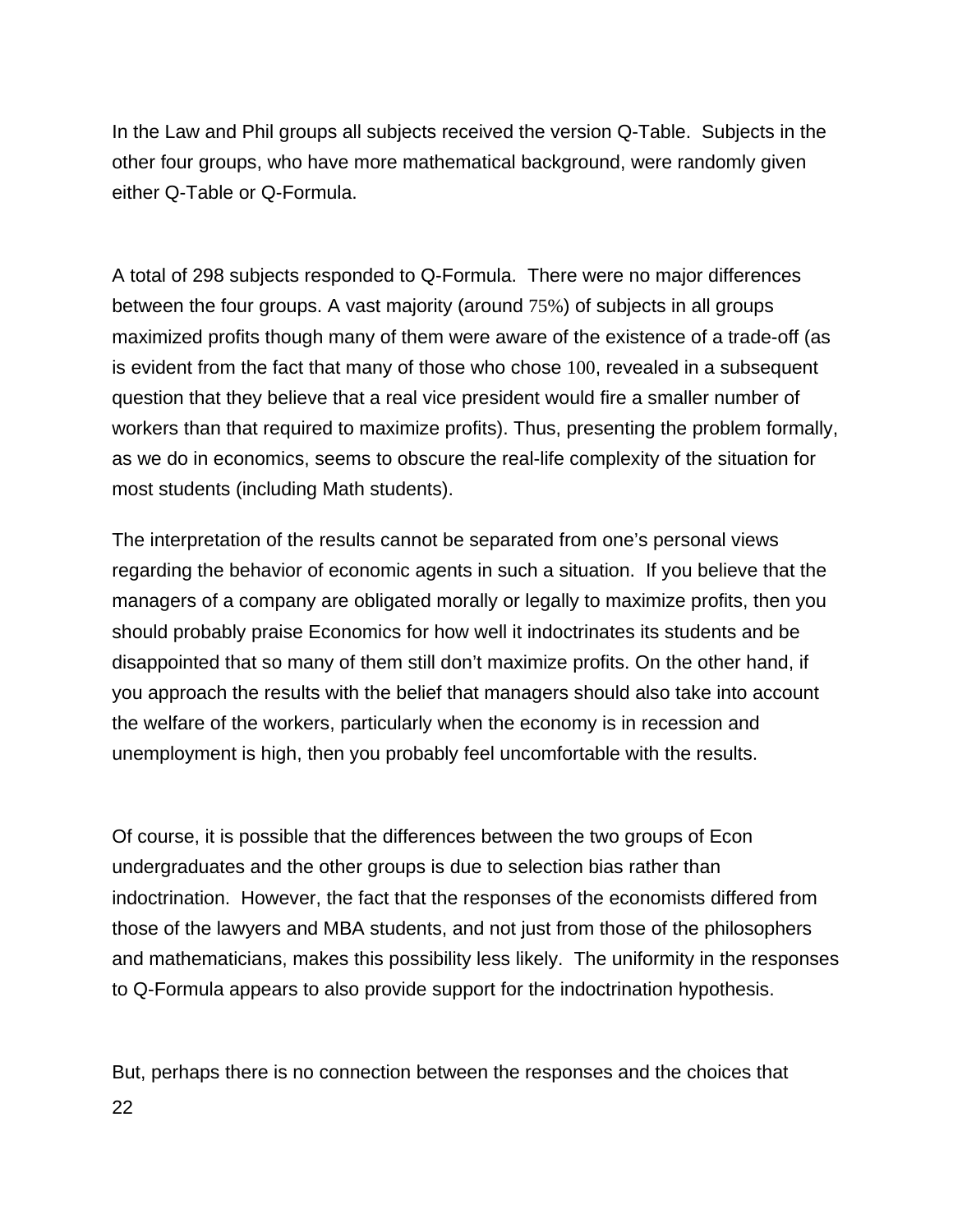would be made in real life. However if there is no connection, does that mean that what a student learns in economics will have no influence on his behavior and we should be revising our curriculum? Overall, I am left with the impression that in the best case the formal exercises we assign to our students make the study of economics less interesting; in the worst case, they contribute to the shaping of a rather unpleasant "economic man".

### *The Jungle Model*

Guilt feelings probably motivated me in Piccione and Rubinstein (2003). This is the only paper I have ever been involved with which was motivated by real life problems.

We constructed a model which we called the jungle. Whereas in an exchange economy transactions are made with the mutual consent of two parties, in the jungle it is sufficient that one agent, who happens to be the stronger of the two, is interested in the transaction. The model is meant to be similar to the exchange economy model with the exception that there is no ownership and agents do not come into the model with an initial endowment. Formally, the vector of initial endowments is replaced with a power relationship in this model.

After spelling out the model and the definition of a jungle equilibrium, examples are brought to illustrate the richness of the model. Several propositions are proved: existence, uniqueness and the First Fundamental Welfare Theorem (under some smoothness assumptions the jungle equilibrium is efficient). And finally an analogy to the Second Fundamental Welfare Theorem is discussed and it is shown that every jungle equilibrium allocation is also supported by equilibrium prices such that the stronger are also the richer. One could interpret this statement to mean that power and wealth go hand in hand.

When I present this model in public lectures, I ask the audience to imagine that they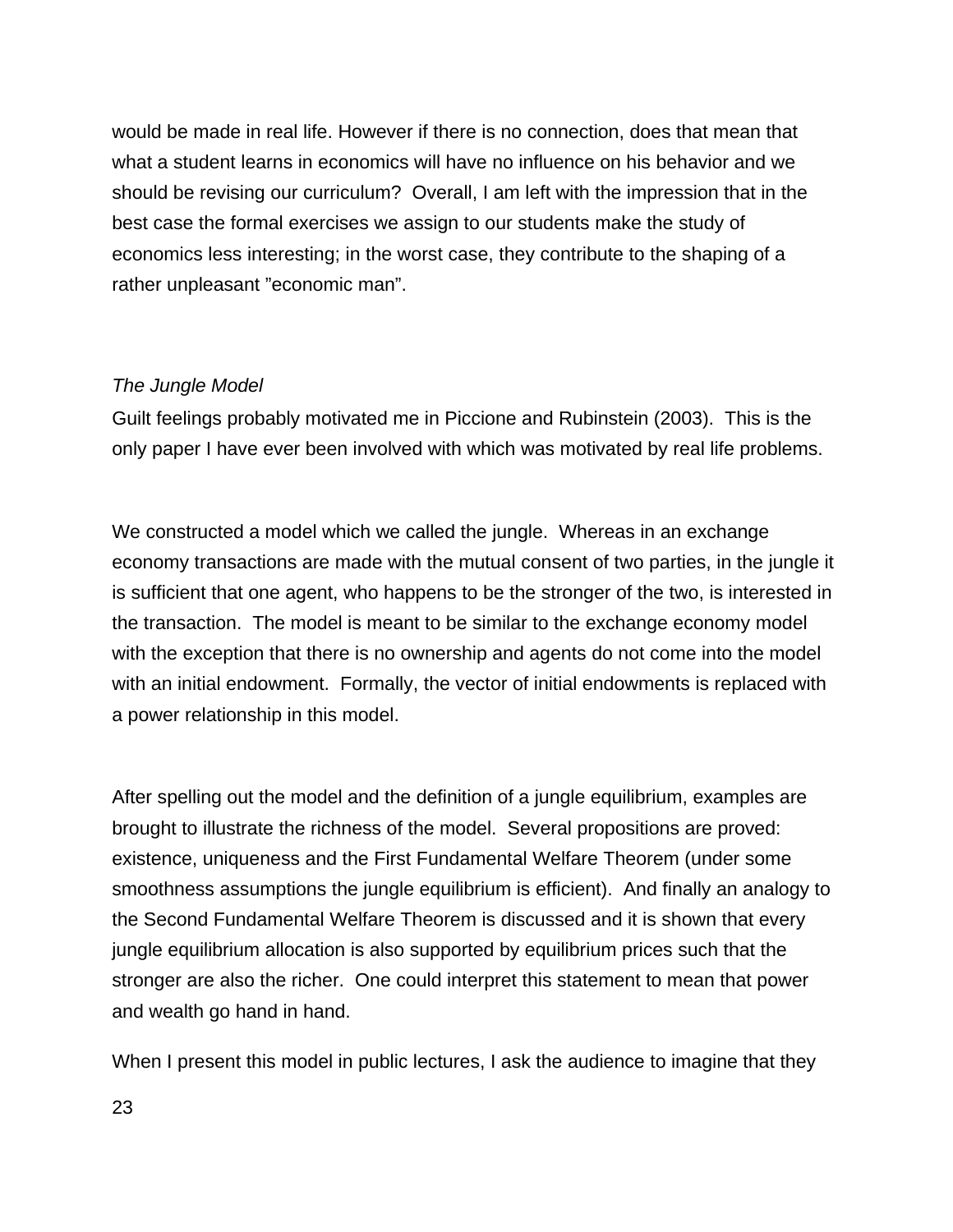are attending the first lecture of a course at the University of the Jungle designed to introduce the principles of economics and to show how the visible iron hand produces order out of chaos and results in the efficient allocation of available resources without the interference of a government. We argued in the paper that the greed which the market economy is based on is analogous to the strength to take advantage of the weak in the jungle economy. The market economy encourages people to produce more, thus increasing society's resources while the jungle economy encourages people to develop their strength, thus facilitating society's expansionist ambitions.

I view the jungle model as a rhetorical exercise designed to sow (more) doubts for economics students in their study of models of competitive markets. The idea was to build a model which is as close as possible to the standard exchange economy using terminology that is familiar to any economics student and to conduct the same type of analysis found in any microeconomics textbook on competitive equilibrium. A standard economics course impresses students with its elegance and clarity. We tried to create a model of the jungle which does the same.

#### *The dilemma of relevance*

This brings me to the fourth dilemma. I believe that as an economic theorist I have very little of relevance to say about the real world and that there are very few models in economic theory that can be used to provide serious advice. But economic theory has real effects. I cannot ignore the fact that our work as teachers and researchers influences students' minds and does so in a way which I am not comfortable with. Can we find a way to be relevant without being charlatans?

#### **6. Concluding Words**

It's time to sum up. How do I relate to these four dilemmas?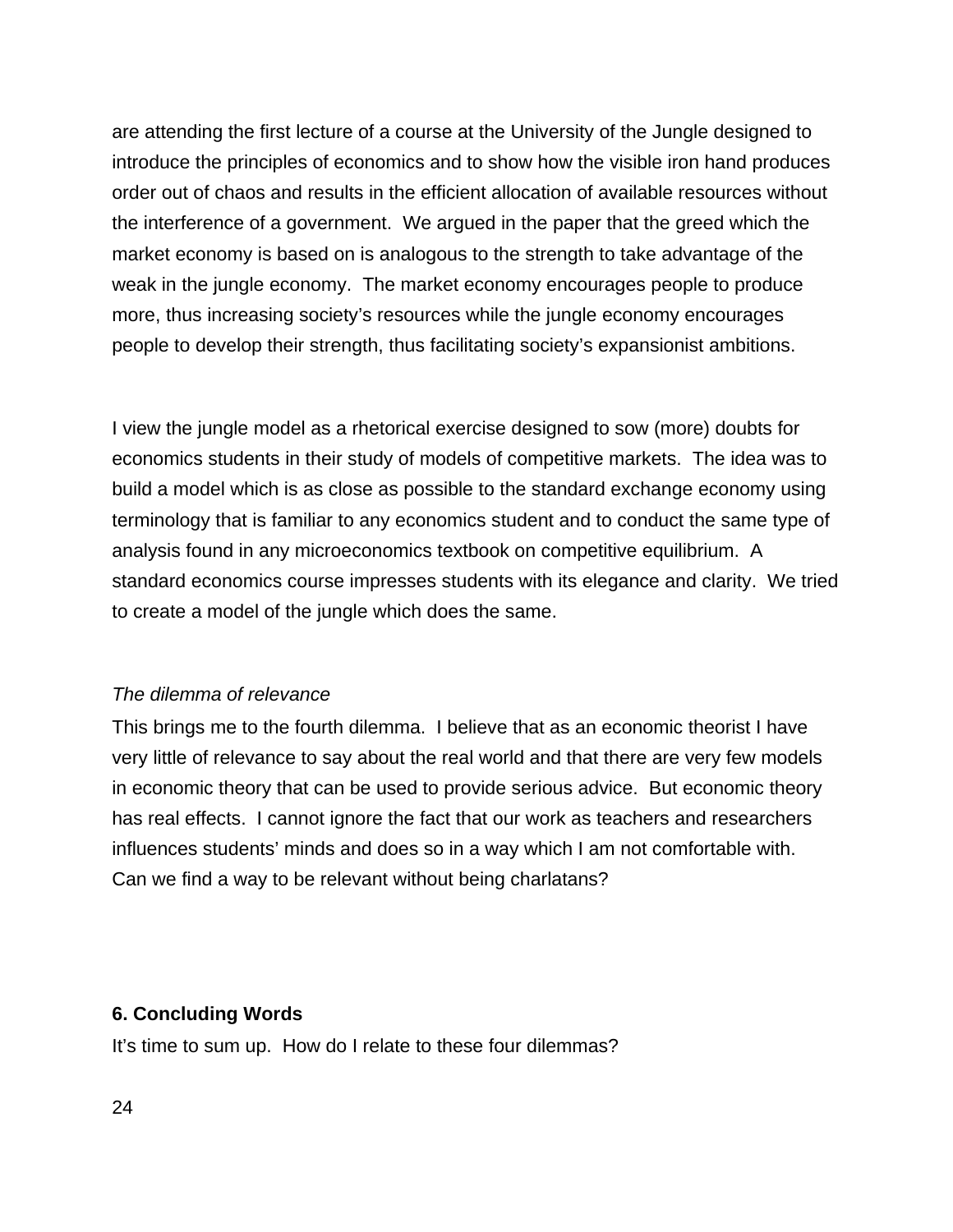As economic theorists, we organize our thoughts using what we call "models." The word "model" sounds more scientific than "fable" or "fairy tale" though I don't see much difference between them. The author of a fable draws a parallel to a situation in real life. He has some moral he wishes to impart to the reader. The fable is an imaginary situation which is somewhere between fantasy and reality. Any fable can be dismissed as being unrealistic or simplistic. But this is also the fable's advantage. Being something between fantasy and reality, a fable is free of extraneous details and annoying diversions. In this unencumbered state, we can clearly discern what cannot always be seen from the real world. On our return to reality, we are in possession of some sound advice or a relevant argument that can be used in the real world.

We do exactly the same thing in economic theory. A good model in economic theory, like a good fable, identifies a number of themes and elucidates them. We perform thought exercises which are only loosely connected to reality and which have been stripped of most of their real-life characteristics. However, in a good model, as in a good fable, something significant remains.

Like us, the teller of fables confronts the dilemma of absurd conclusions since the logic of his story may also lead to absurd conclusions.

Like us, the teller of fables confronts the dilemma of response to evidence. He wants to maintain a connection between his fable and what he observes. There is a fine line between an amusing fantasy and a fable with a message.

Like us, the teller of fables is frustrated by the dilemma of fable-less regularity when he realizes that sometimes his fables aren't needed to reach useful observations. Like us, the teller of fables confronts the dilemma of relevance. He wants to influence the world, but knows that his fable is only a theoretical argument.

As in the case of fables, absurd conclusions reveal contexts in which the model produces unreasonable results but this may not necessarily make the model uninteresting.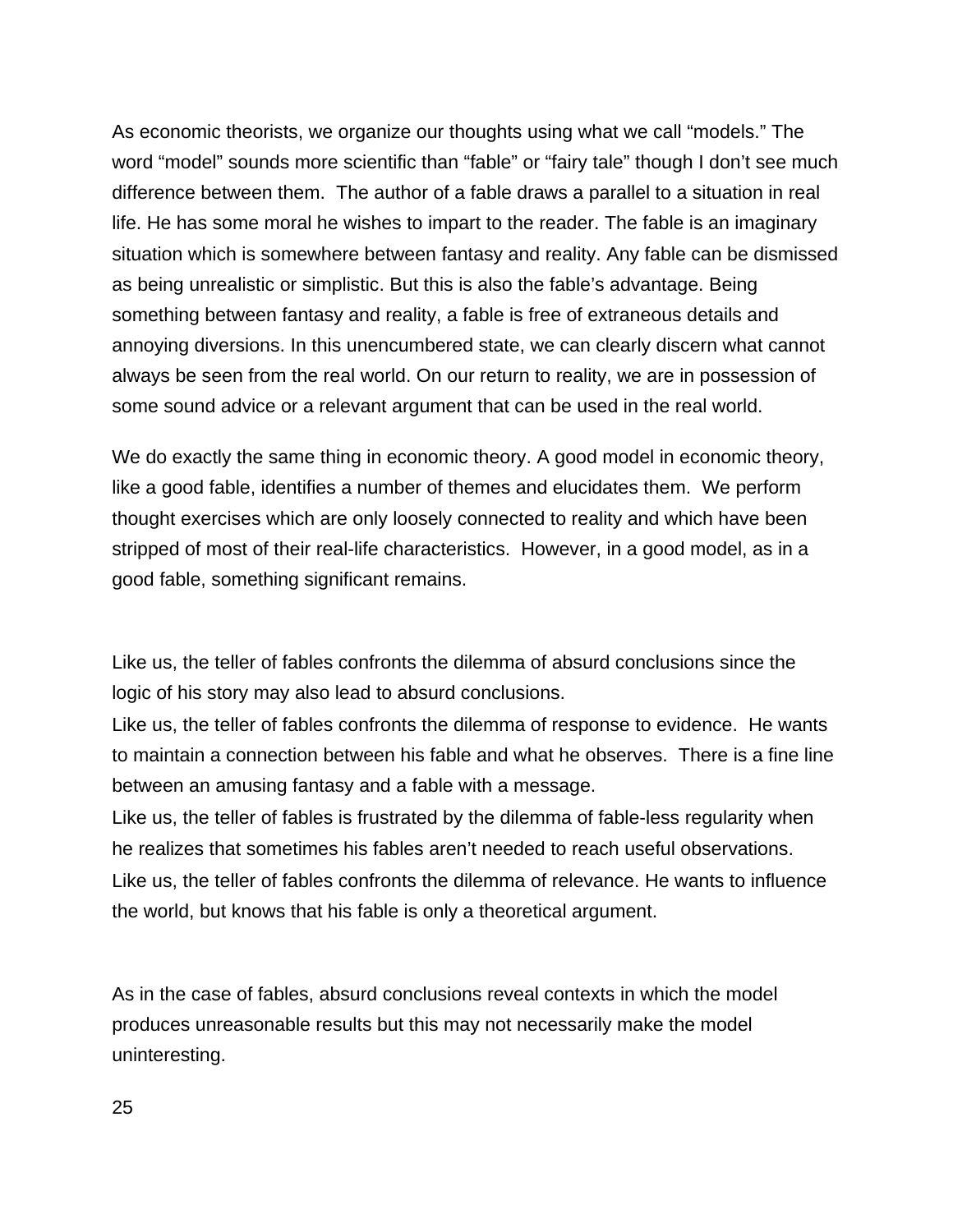As in the case of fables, models in economic theory are derived from observations of the real world but are not meant to be testable.

As in the case of fables, models have limited scope.

As in the case of a good fable, a good model can have an enormous influence on the real world, not by providing advice or by predicting the future, but rather by influencing culture.*fn*<sup>13</sup>

Yes, I do think we are simply the tellers of fables. But isn't that wonderful?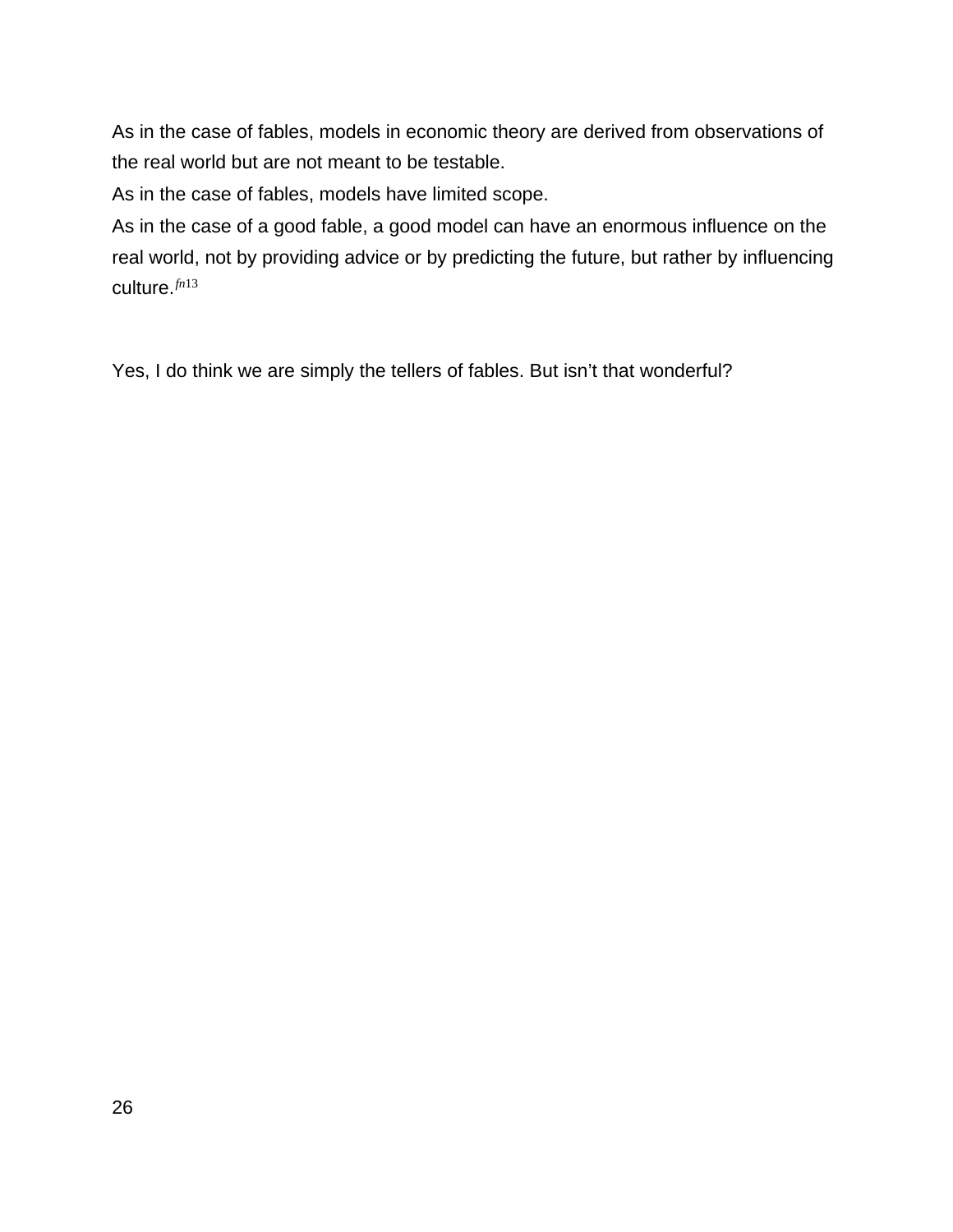### **References**

Basu, Kaushik (1994), "The Traveler's Dilemma: Paradoxes of Rationality in Game Theory", *American Economic Review*, *84*, 391-395.

Cox, J.C. and V. Sadiraj (2001), "Risk Aversion and Expected-Utility Theory: Coherence for Small- and Large- Stakes Gambles", *Games and Economic Behavior* (forthcoming).

Kahneman, D. (2003), "Maps of Bounded Rationality: Psychology for Behavioral Economics", *American Economic Review*, *93*, 1449-1475.

Kahneman, D. and A.Tversky (1979), "Prospect Theory: An Analysis of Decision under Risk", *Econometrica*, *47*, 263-292.

Laibson, D. (1996), "Hyperbolic Discount Functions, Undersaving, and Savings Plans", NBER Working Paper 5635.

Piccione, M. and A. Rubinstein (2003), "Equilibrium in the Jungle", mimeo.

Rabin, M. (2000), "Risk Aversion and Expected Utility Theory: A Calibration Theorem", *Econometrica*, *68*, 1281-1292.

Rabin, M. and R. Thaler (2001), "Anomalies: Risk Aversion", *Journal of Economic Perspectives*, *15*, 219-232.

Rubinstein, A. (1998), *Modeling Bounded Rationality*, MIT Press.

Rubinstein, A. (2001), "Comments on the Risk and Time Preferences in Economics", mimeo.

Rubinstein, A. (2003), "Economics and Psychology? The Case of Hyperbolic Discounting", *International Economic Review*, *44*, 1207-1216.

Rubinstein, A. (2004), "Instinctive and Cognitive Reasoning: A Study of Response Times", mimeo.

Rubinstein, A. (2006), "A Skeptic's Comment on the Studies of Economics*", Economic Journal, 116,* C1-C9*.*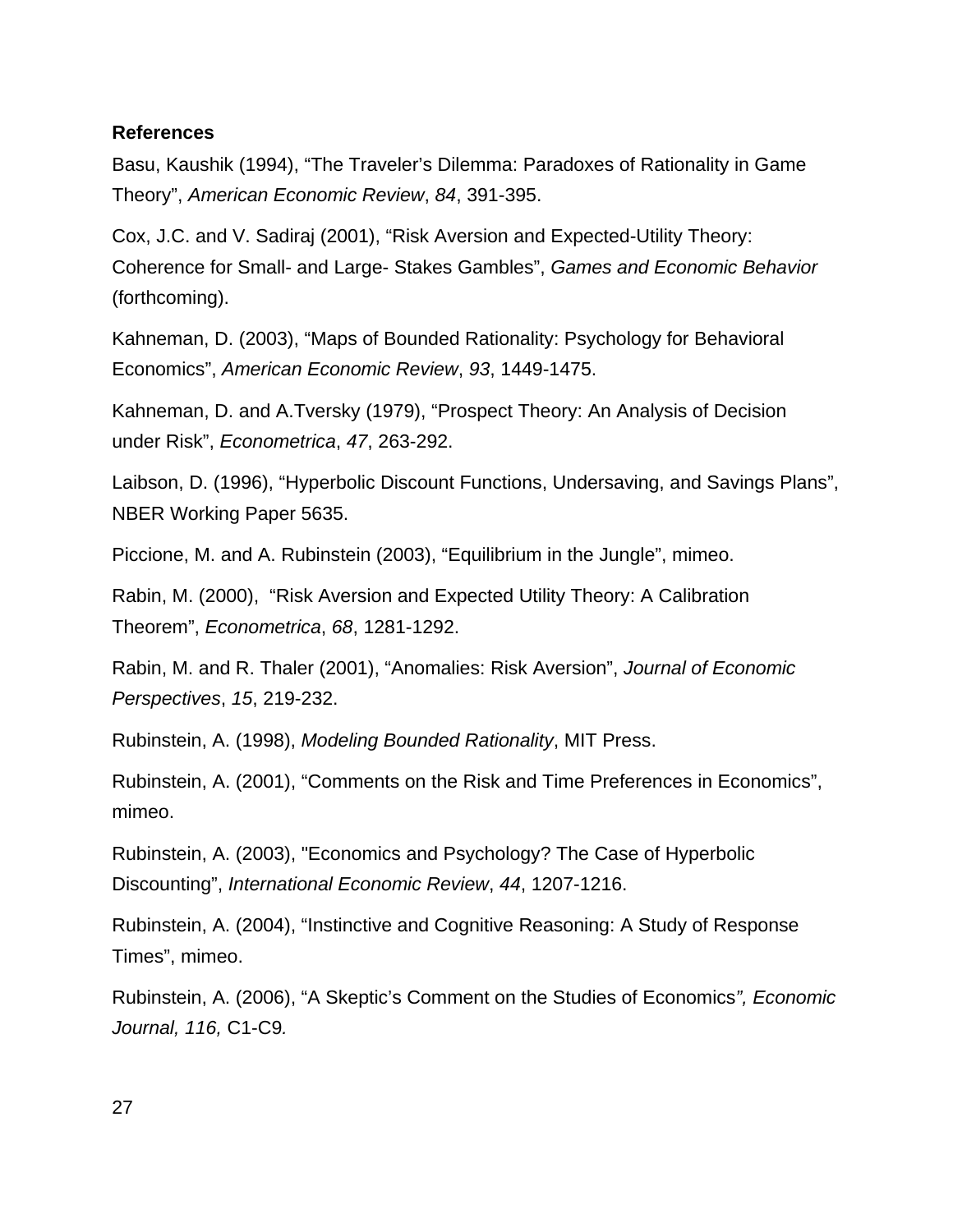Savage, L.J. (1972), *The Foundations of Statistics*, Second Edition, Dover.

Strotz, R.H. (1956), "Myopia and Inconsistency in Dynamic Utility Maximization", *Review of Economic Studies*, *23*, 165-180.

Stanovich, K.E. and R.F.West (2000), "Individual Differences in Reasoning: Implications for the Rationality Debate?", *Behavioral and Brain Sciences, 23*, 645-665.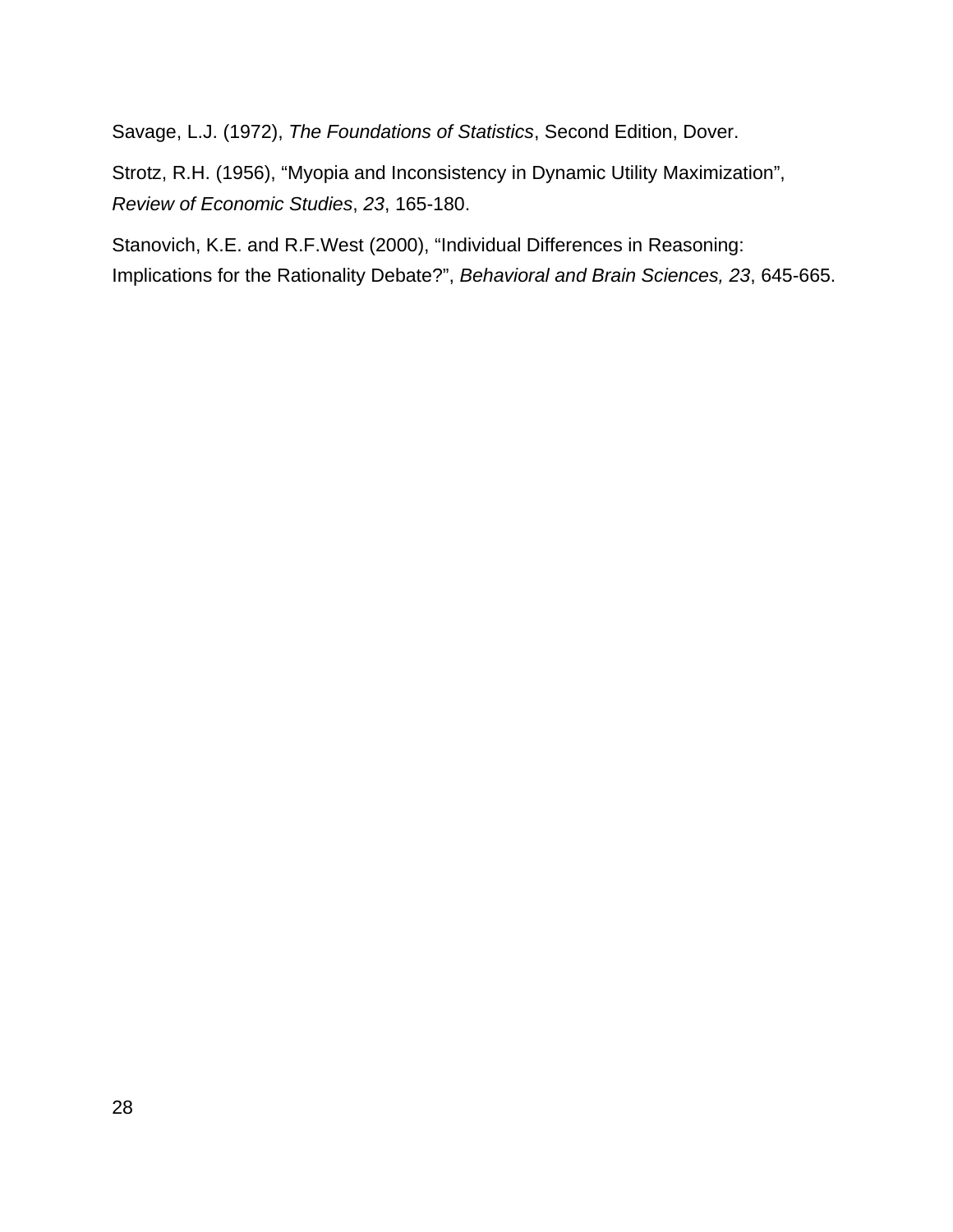# **Footnotes**

1. Acknowledgement: I am grateful to all those who provided comments, especially Rani Spiegler and the editor of the journal.

2. The "course" follows Rubinstein (1998, 2001).

3. This is an opportunity to say that I am more than a little confused about the meaning of this concept. (See Savage (1972), sections 2.5 and 5.2)). Can there be a "final consequence" when it appears that most of us do in fact care about events after our death? Shouldn't the term "consequence" be interpreted as subjective, corresponding to what the decision maker considers "final" in a particular context?

4. Following is one of its versions: Consider a decision maker who behaves according to expected utility theory, is risk averse and takes the final consequence to be the amount of money he will hold after all uncertainties have been resolved. Such a decision maker, who rejects the lottery  $0.5[-10] \oplus 0.5[+11]$  at all levels of wealth in the interval  $[0, $4000]$ , will reject an equal chance of losing a moderate amount like  $$100$ and making a large gain like \$64000 when he holds the initial wealth of \$3000.

5. Note that nothing in the vNM axioms dictates that consequences should be the final wealth levels rather than wealth changes. When discussing vNM theory, standard textbooks are indeed vague on the interpretation of "*w*". They usually state that the decision maker derives utility from "money", with no discussion of whether "money" is a flow or a final stock.

6. It allows us to make the plausible assumption that for a wide range of moderate wealth levels *w*, a decision maker rejects the lottery  $0.5[-10] \oplus 0.5[+11]$  (probably applying an instinctual aversion to risk) and were he to start from wealth 0, for example, he would prefer the lottery  $0.5[w - 10] \oplus 0.5[w + 11]$  over the sure amount [w] (probably applying an argument that when all prizes are similar he considers expected gains).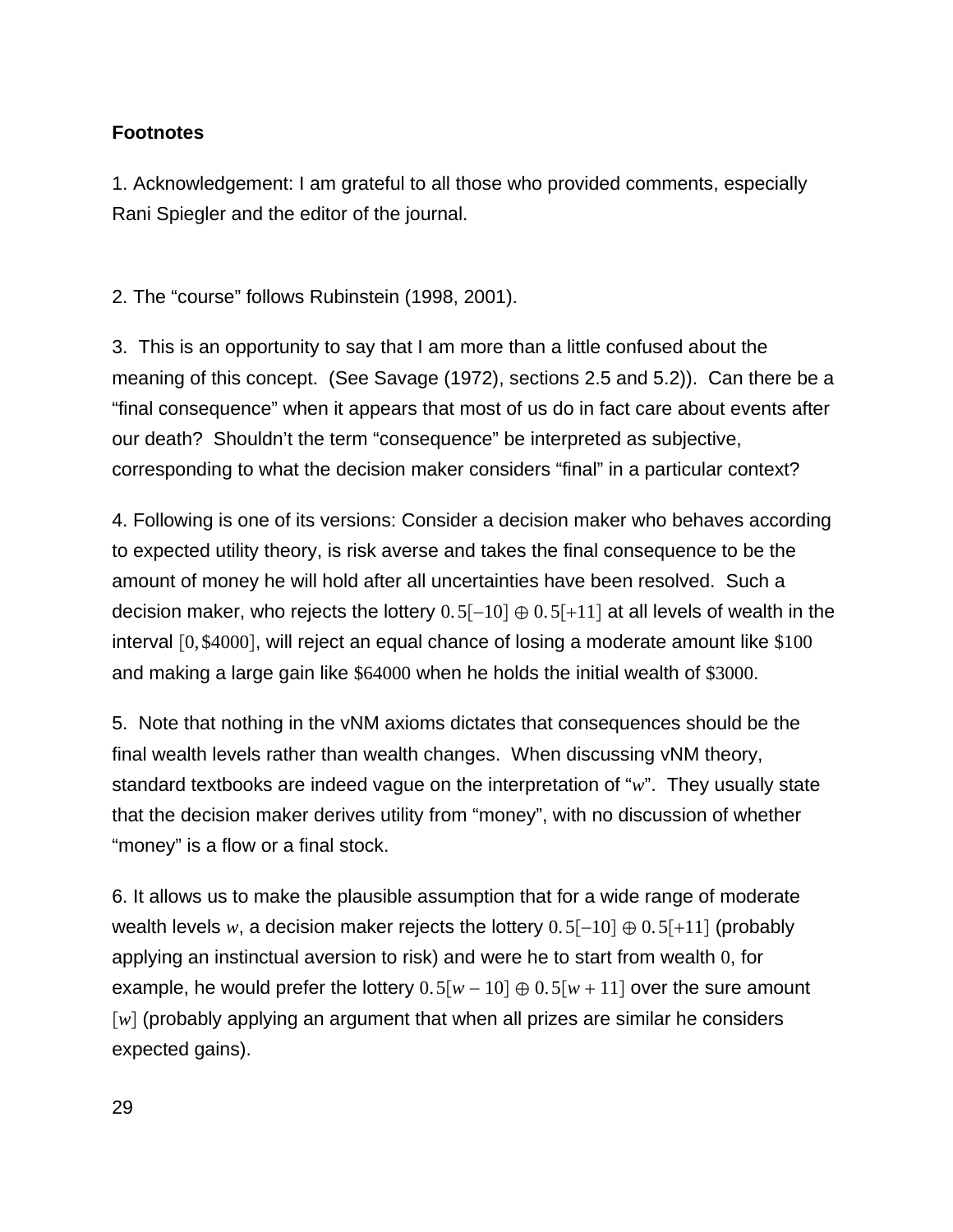7. In order to prevent any misunderstanding, it was the *Quarterly Journal of Economics*.

8. In the lecture, entitled "John Nash, Beautiful Mind and Game Theory", I critically introduced the basic ideas of Game Theory, spoke about my personal encounter with John Nash and discussed a bit about the book and the movie.

9. Time response was not recorded for the first two audiences to whom the lecture was delivered.

10. The minimum wage in Israel was about 3,300 shekels at the time of the experiment.

11. In addition to a more complete presentation of the results, Rubinstein (2006) also reports the results of the survey among a several thousand readers of an Israeli daily newspaper and among Ph.D. students at Harvard.

12. For a discussion of the 5% who chose a number less than 100, see Rubinstein (2006).

13. I use the term culture in the sense of an accepted collection of ideas and conventions which influence the way people think and behave.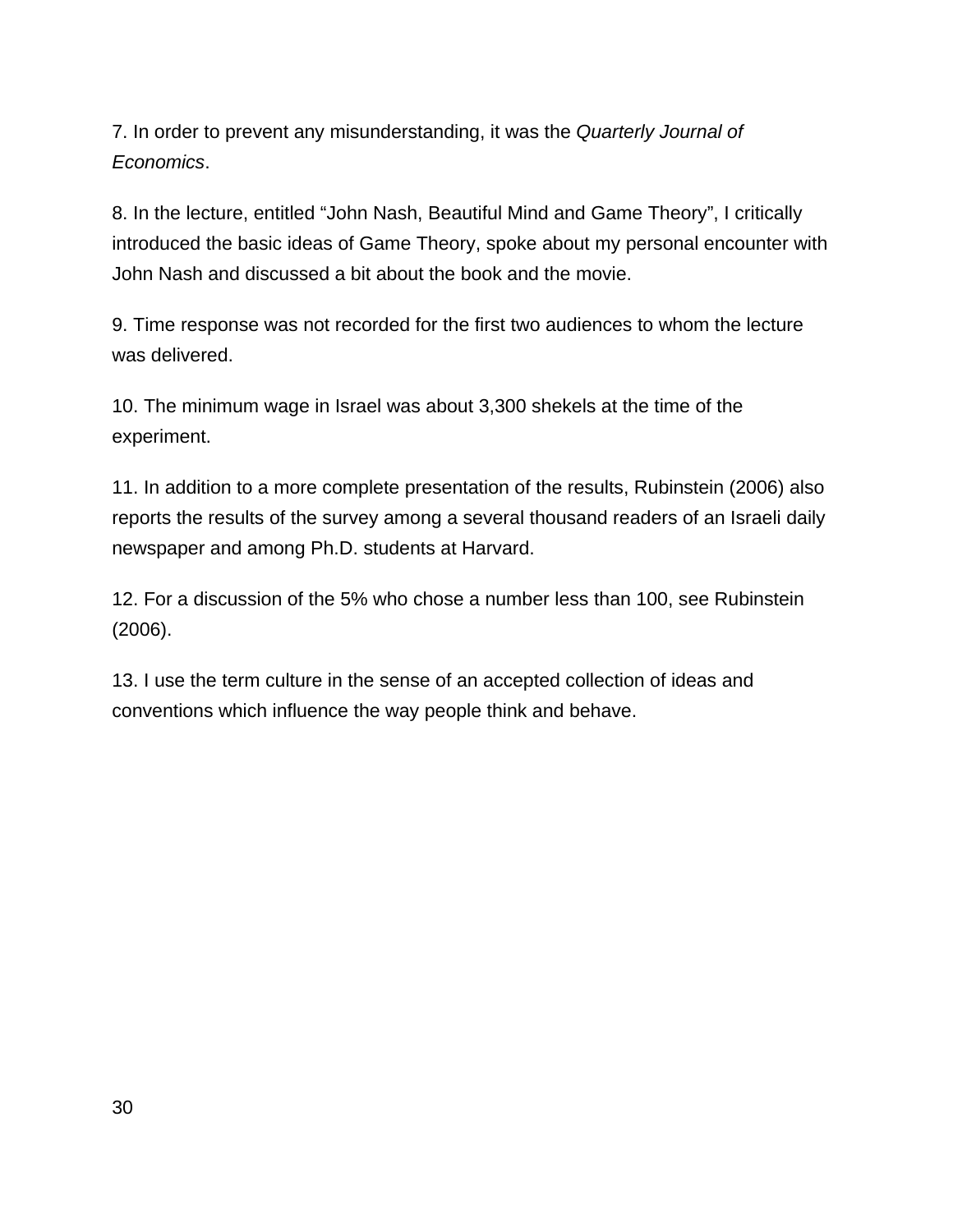# **Supplementary information on the three experiments**

## **A. The Traveler's Dilemma**

Details of the lecture audiences from which the data was collected:

| <b>University</b> | Male Group | <b>Female Group</b> | Country            | Date       | #   |
|-------------------|------------|---------------------|--------------------|------------|-----|
| <b>Ben Gurion</b> | 102        | 103                 | Israel             | 7 Mau 02   | 126 |
| <b>Tel Aviv</b>   | 104        | 105                 | Israel             | 9 May 02   | 417 |
| Tilburg           | 148        | 150                 | <b>Netherlands</b> | 20 Nov 02  | 655 |
| Technion, Haifa   | 160        | 161                 | <b>Israel</b>      | 11 Dec 02  | 177 |
| <b>LSE</b>        | 178        | 179                 | <b>UK</b>          | 4 Feb 03   | 680 |
| <b>UBC</b>        | 277        | 278                 | Canada             | 19 Sept 03 | 396 |
| Georgetown        | 305        | 306                 | <b>USA</b>         | 6 Nov 03   | 420 |
| Sabanci           | 329        | 330                 | Turkey             | 9 Jan 04   | 576 |
| York              | 335        | 336                 | Canada             | 29 Jan 04  | 298 |

Students and faculty (and a few casual guests) were approached by e-mail and asked to respond to a series of questions. The Traveler's Dilemma was the second of those questions. A "demo" of the questionnaire appears at

http://gametheory.tau.ac.il/pa/econometrica1/. No prizes were awarded.

The attached file #1 is an excel file containing the data. Each row represents a subject with the following data fields:

- a) Group number
- b) Response to the question (a number between 180 and 300)
- c) Time response in seconds (recorded only for the last 7 lectures).

For reasons unrelated to this paper, results appear for males and females separately.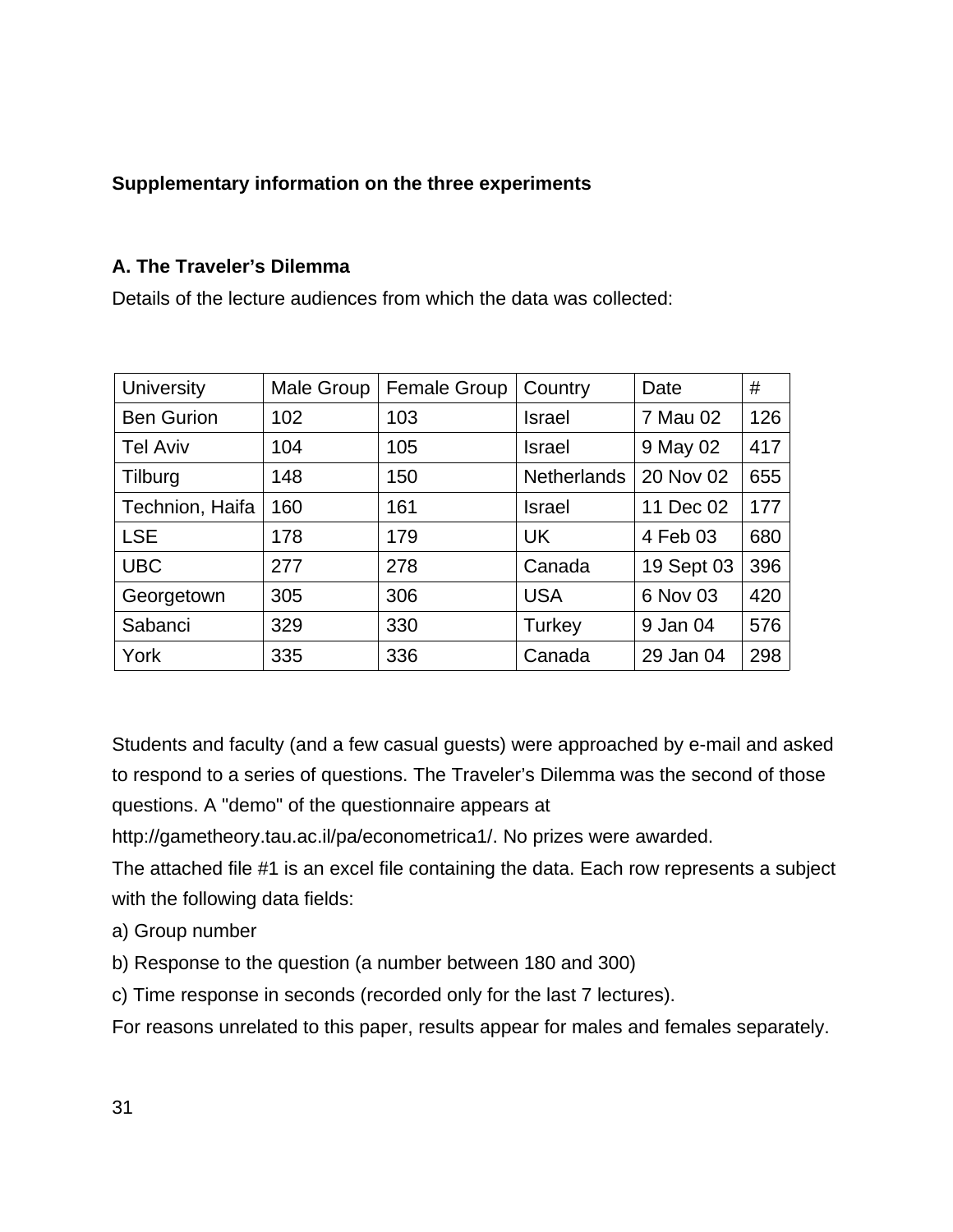# **B. Time Preferences**

These two questions were presented to the audiences of the lectures delivered at UBC and Georgetown, respectively. The demo of the UBC questionnaire can be found at http://gametheory.tau.ac.il/pa06/econometrica1.asp and the demo of the Georgetown questionnaire at http://gametheory.tau.ac.il/pa06/econometrica2.asp No prizes were awarded. The attached excel file #2 contains the data. Each row represents a subject with the

- following data fields:
- a) Group number
- b) The question (gain or loss)
- c) The response

# **C. The layoff experiment**

Students appearing on lists provided by the relevant departments were approached by e-mail and were asked to respond to a short questionnaire. Small prize was awarded to five randomly selected students in each group. The questions were stated in Hebrew. All students in the Law and Phil groups received the Table version. The students in the other groups were randomly assigned either the Table version or the Formula version. A demo of the first two questions in the questionnaires, translated into English, appears at

http://gametheory.tau.ac.il/pa06/econometrica3.asp (Table) and http://gametheory.tau.ac.il/pa06/econometrica4.asp (Formula).

The attached excel file #3 contains the data. Each row represents a subject with the following data fields:

- a) Group (EconHu, EconTA, MBA, Law, Math and Phil)
- b) The version of the question (T or F)
- 32